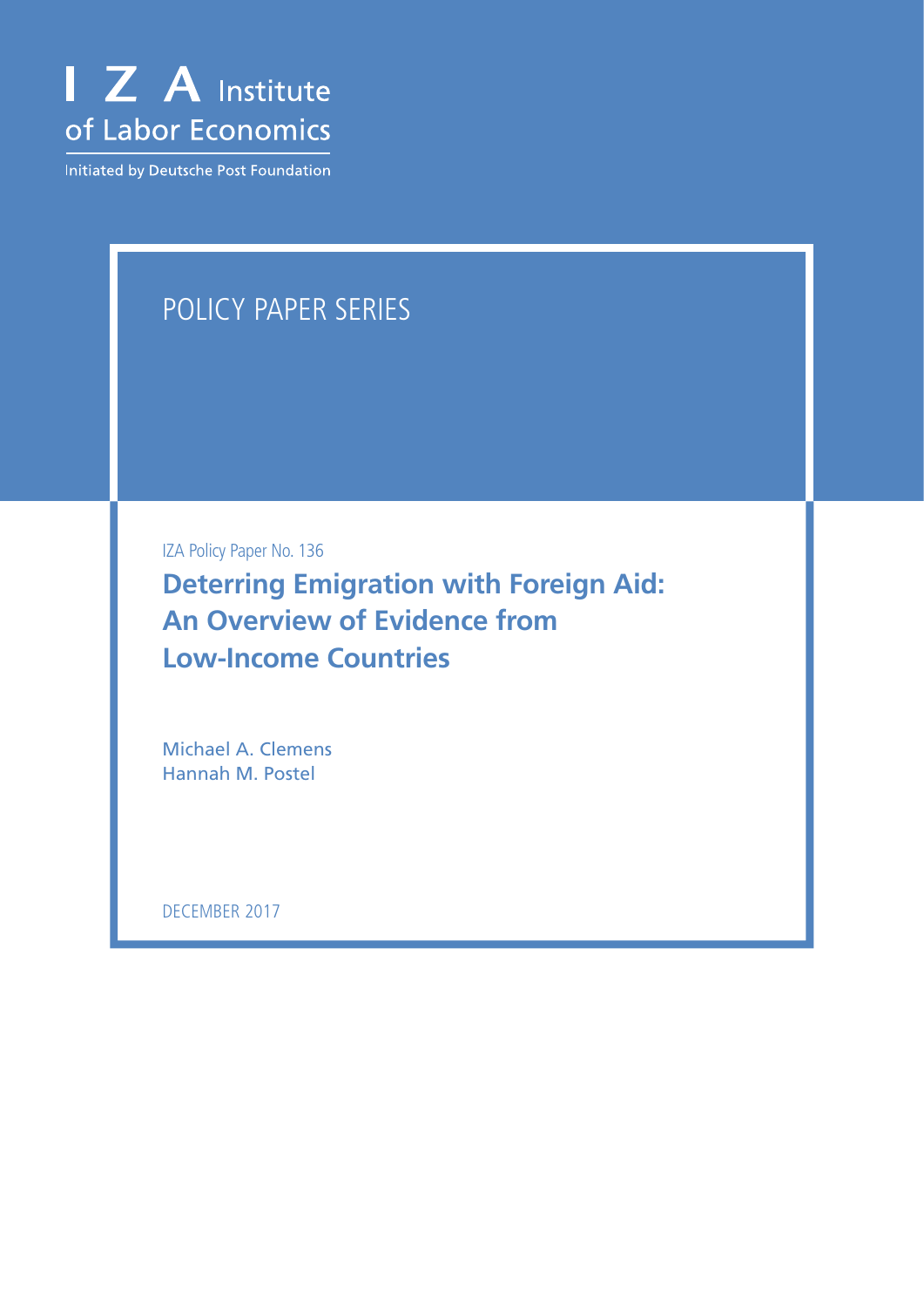

Initiated by Deutsche Post Foundation

## POLICY PAPER SERIES

IZA Policy Paper No. 136

## **Deterring Emigration with Foreign Aid: An Overview of Evidence from Low-Income Countries**

**Michael A. Clemens** *Center for Global Development and IZA*

**Hannah M. Postel** *Princeton University*

DECEMBER 2017

Any opinions expressed in this paper are those of the author(s) and not those of IZA. Research published in this series may include views on policy, but IZA takes no institutional policy positions. The IZA research network is committed to the IZA Guiding Principles of Research Integrity.

The IZA Institute of Labor Economics is an independent economic research institute that conducts research in labor economics and offers evidence-based policy advice on labor market issues. Supported by the Deutsche Post Foundation, IZA runs the world's largest network of economists, whose research aims to provide answers to the global labor market challenges of our time. Our key objective is to build bridges between academic research, policymakers and society.

IZA Policy Papers often represent preliminary work and are circulated to encourage discussion. Citation of such a paper should account for its provisional character. A revised version may be available directly from the author.

| IZA – Institute of Labor Economics |                             |             |
|------------------------------------|-----------------------------|-------------|
| Schaumburg-Lippe-Straße 5-9        | Phone: +49-228-3894-0       |             |
| 53113 Bonn, Germany                | Email: publications@iza.org | www.iza.org |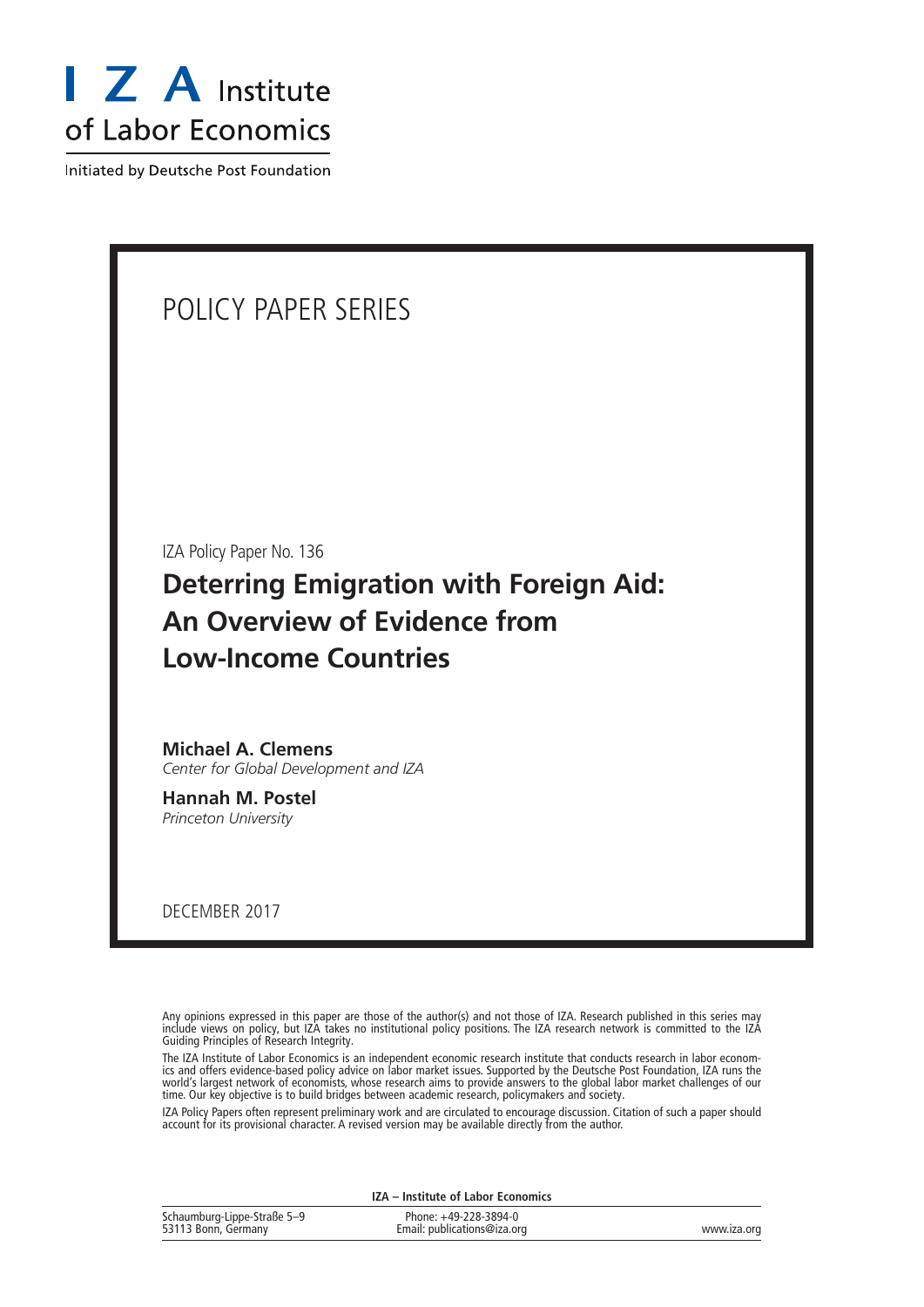# ABSTRACT

## **Deterring Emigration with Foreign Aid: An Overview of Evidence from Low-Income Countries\***

In response to the recent migrant and refugee crisis, rich countries have redoubled policy efforts to deter future immigration from poor countries by addressing the "root causes" of migration. We review existing evidence on the effectiveness of such efforts. First, aid disbursements do not generally follow "root causes" rhetoric. The sectoral distribution of aid to migrant-origin countries does not significantly differ from its distribution in other countries. Second, the evidence suggests that aid's capacity to deter migration is small at best. Aid can only encourage economic growth, employment, and security to a limited degree. Beyond this, successful development in almost all formerly-poor countries has produced an increase in emigration. Third, this evidence implies that donors could achieve greater impact by leveraging foreign aid not to deter migration but to shape it for mutual benefit.

JEL Classification: F22, F35, 015 **Keywords:** root causes, migration, migrant, crisis, aid, ODA, development, push

## **Corresponding author:**

Michael A. Clemens Center for Global Development 2055 L Street NW Washington, DC 20036 USA E-mail: mclemens@cgdev.org

<sup>\*</sup> We acknowledge helpful discussions with Arjan de Haan, Virginie de Ruyt, Louise Fox, Fulgencio Garrido-Ruiz, Renate Hahlen, David Lam, Jerome Lebouc, John Maluccio, Simon Mordue, Maryam Nagsh Nejad, Owen Ozier, and Stefano Signore, but any errors are the authors' alone. This work was supported by the DFID-IZA Program on Growth and Labor Markets in Low-Income Countries, the Open Philanthropy Project, and the Eunice Kennedy Shriver National Institute of Child Health and Human Development of the National Institutes of Health under Award Number P2CHD047879. The paper represents the views of the authors alone and not necessarily those of the authors' employers or funders.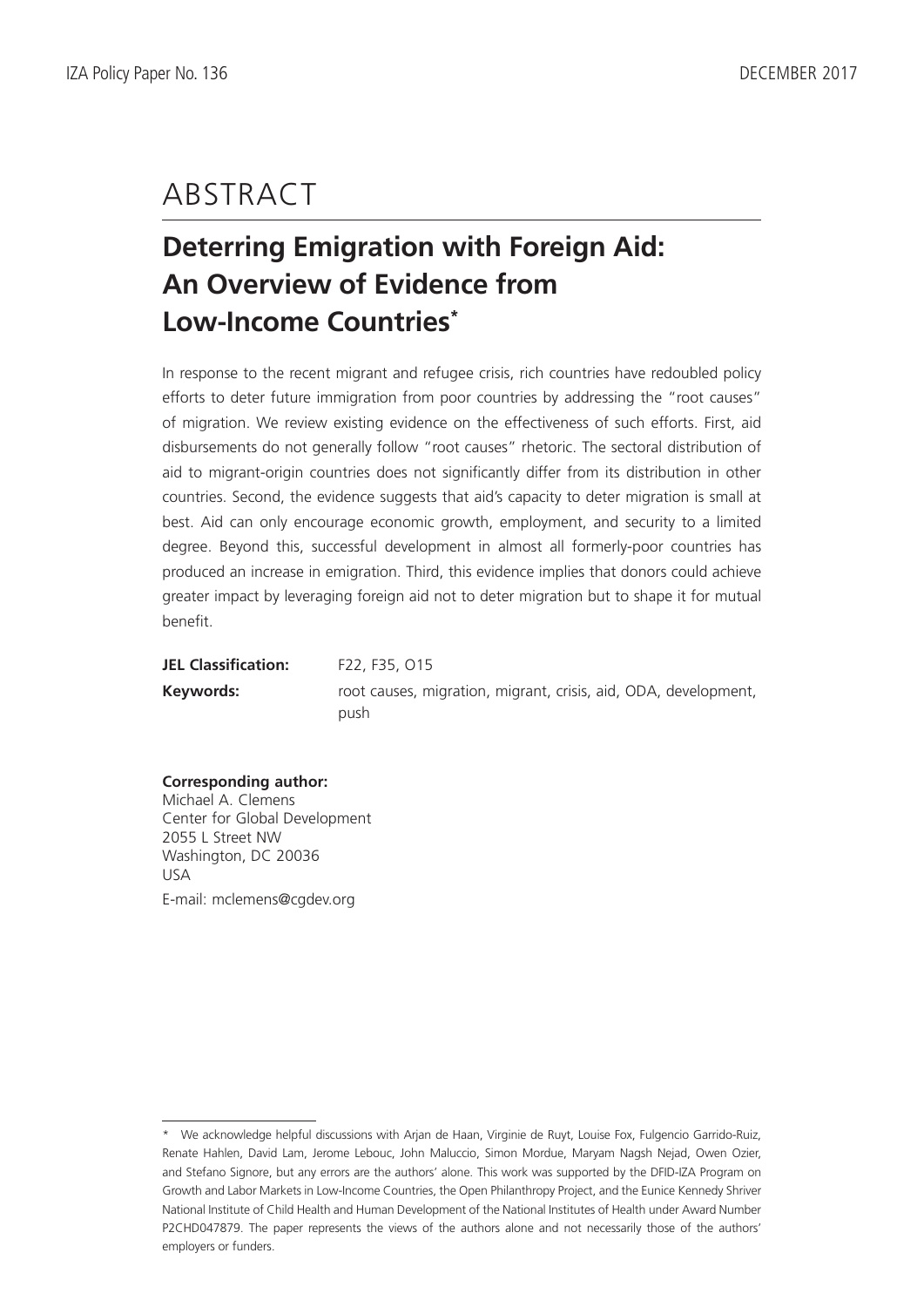After irregular migration to Europe shot upward in 2015, development assistance agencies acquired a renewed mandate: to deter migration from poor countries. "To address the root causes of migration, we decided to double our direct bilateral development cooperation," the Austrian government has said. "I want to use our aid budget," says Britain's Minister of International Development, for "creating jobs in poorer countries so as to reduce the pressure for mass migration to Europe." The European Union has directed  $\in$ 3 billion toward "addressing the root causes" of destabilization, forced displacement and irregular migration" in Africa.<sup>[1](#page-3-0)</sup> These efforts follow decades of recommendations by other policymakers to deter migration with aid, both in the United States [\(Asencio et al.](#page-21-0) [1990\)](#page-21-0) and Europe [\(Khoudour-Castéras](#page-23-0) [2009\)](#page-23-0). Such policies seem intuitive: if there are more jobs and less violence at home, people may feel less compelled to move. But policy has rarely rested on evidence that aid does, in fact, substantially deter migration.

This paper reviews existing evidence on whether foreign aid has history deterred emigration from poor countries, and draws lessons for policymakers and researchers regarding its potential to do so in future. It first introduces the types of projects involved in 'root causes' aid efforts, and discusses whether donor country aid disbursements have reflected public rhetoric on this topic. The paper then tests two requirements for the success of these policies: Aid must substantially change conditions in migrant origin countries, and those changing conditions must cause fewer people to migrate. The paper then assesses the few existing studies on the overall macro-level relationship between aid and migration, and concludes with four lessons for those who manage and study these aid efforts.

### 1 Targeting aid toward the 'root causes' of migration

The idea that foreign aid can reduce migration pressures in developing countries has been widespread in policy circles for the past few decades. One of the largest expected benefits from the North American Free Trade Agreement (NAFTA) was to be an accompanying decrease in

<span id="page-3-0"></span><sup>1</sup>Quotation by Sebastian Kurz, at the time Austrian Foreign Minister, taken from remarks at the United Nations: "Statement by H.E. Sebastian Kurz, Federal Minister for Europe, Integration and Foreign Affairs of the Republic of Aus[tria,](http://statements.unmeetings.org/media2/7660679/austria.pdf) General Assembly High-Level Meeting on Addressing Large Movements of Refugees and Migrants, Roundtable 2, New York, 19 September 2016". UK Minister of International Development Priti Patel quoted in James Slack, ["My](http://www.dailymail.co.uk/news/article-3788162/My-fury-wasted-foreign-aid-International-development-secretary-Priti-Patel-pledges-major-overhaul-12billion-budget.html) [Fury at Our Wasted Aid"](http://www.dailymail.co.uk/news/article-3788162/My-fury-wasted-foreign-aid-International-development-secretary-Priti-Patel-pledges-major-overhaul-12billion-budget.html), Daily Mail, 13 September 2016. Statement on the purpose of the EU Emergency Trust Fund for Africa from: European Commission, 2017, [EU Emergency Trust Fund for Africa: Fact Sheet](https://ec.europa.eu/europeaid/sites/devco/files/factsheet-emergency-trust-fund-africa-2017_en.pdf), Brussels: European Commission.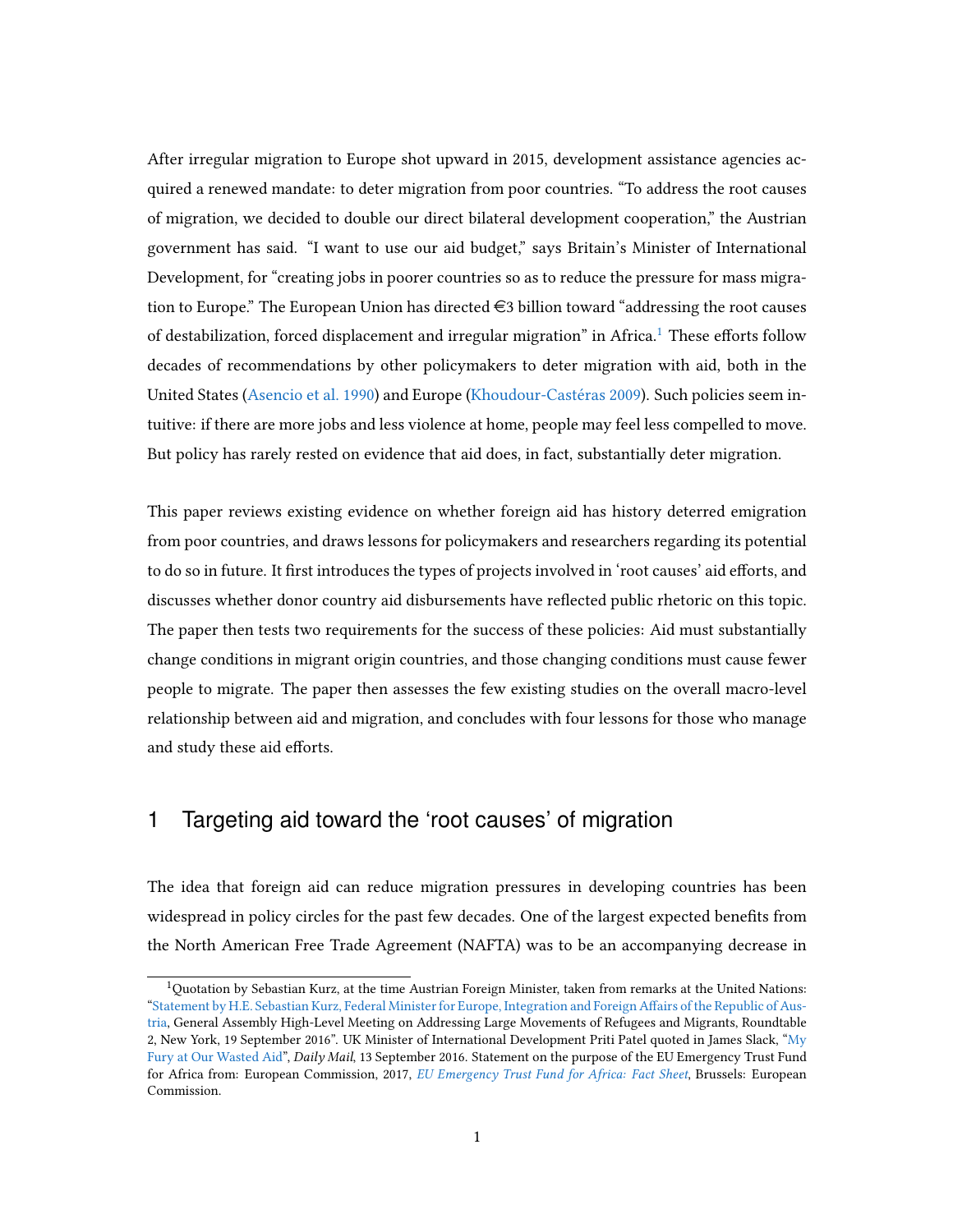migration as economic conditions in Mexico improved. More recently, the U.S. State Department requested additional funds to deal with a surge of Central American child migrants, to "address the underlying factors driving migration or be prepared for what is likely to be an ongoing cyclical phenomenon—with signicant impact and cost to the United States" [\(Jacobson](#page-23-1) [2015,](#page-23-1) 2).

Addressing the 'root causes' of migration has also been a main feature of development agencies across Europe since the 1990s. It continues to shape aid policy today [\(Knoll and Sherri](#page-23-2)ff [2017\)](#page-23-2). The new European Union Trust Fund for Africa is a cornerstone of the European response to the recent influx of asylum-seekers from Africa and the Middle East. Such programming often involves significant funding to facilitate return migration flows and build 'migration management' capacity in origin countries. This paper focuses solely development aid programming.

#### 1.1 What 'root causes', and what types of interventions are used?

What exactly are these 'root causes of migration' and what sorts of aid programming are expected to mitigate them? The EU Trust Fund mentioned above focuses on four key policy areas: employment creation, specifically for women and youth; basic local-level service provision; migration management; and governance, especially as regards conflict prevention and including border management. Some specific programs—such as vocational training, food security, and rule of law capacity building—but many of the program documents rely on broader terms like 'resilience building' and 'migration management' as mentioned above.

It can be difficult to ascertain the types and mandates of specific projects that fall under these broad umbrellas. The EU Trust Fund Sahel and Lake Chad window has designed a "situation index" designed to characterize individual country contexts along five axes: food insecurity, conflict risk, irregular migrants, socioeconomic vulnerability, and displaced people [\(European](#page-22-0) [Commission](#page-22-0) [2016\)](#page-22-0). But it is unclear whether specific interventions are meant to be targeted along these lines or if its main role is building situational awareness. Other parts of the EU Trust Fund's work, such as the North Africa window, focus almost exclusively on 'migration management.'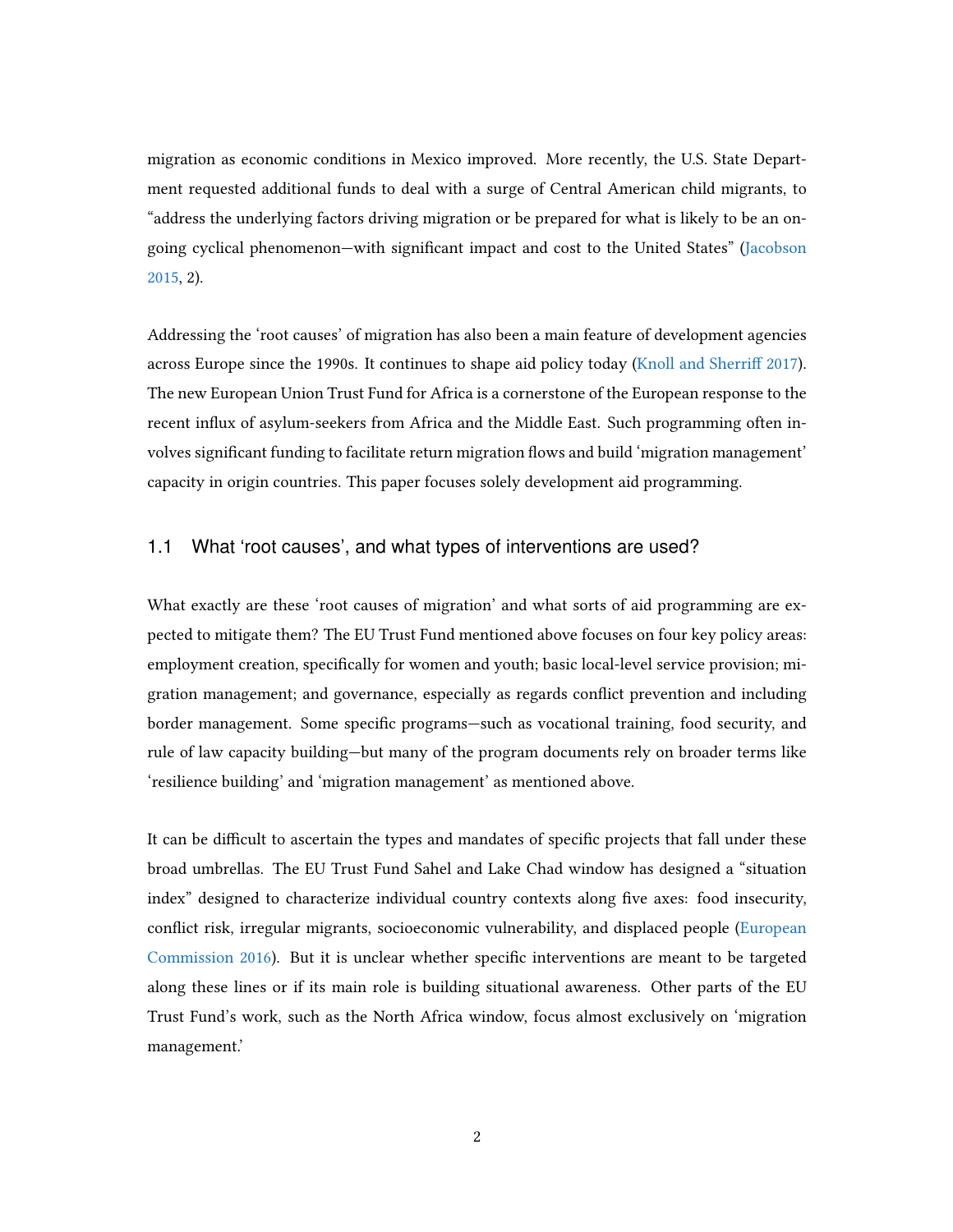The United States Agency for International Development's Central American Regional Security Initiative (CARSI) has a similar mandate in Honduras, El Salvador, and Guatemala, to address the "key factors. . . contributing to the migration of unaccompanied, undocumented minors to the United States" [\(Meyer and Seelke](#page-23-3) [2015,](#page-23-3) 32). Economic development projects are focused on education, vocational training, and employment. Law and order programming is targeted to border security, anti-trafficking and anti-gang programs, and counternarcotics activities. As with the EU Trust Fund, more granular information is difficult to find. In general, publicly available information on these projects is relatively high-level; likely only funders and implementing partners are aware of specific on-the-ground programming.

#### 1.2 Do disbursements reflect rhetoric?

It is largely unknown whether governments have incorporated these public statements into aid commitments, and whether disbursements reflect the amount committed. Put simply, countries must first receive foreign aid for it to have any effect. Do migrant-sending countries actually receive overall more aid than other countries, and/or is this aid composed of different specific elements reflecting root causes rhetoric? We cannot be sure ex ante that public commitments have translated into on-the-ground expenditures. The 'policy gap' between rhetoric and practice is especially severe for migration policy [\(Czaika and de Haas](#page-22-1) [2013\)](#page-22-1). For example, the final version of the Central America assistance bill referenced above approved only about 50% of the budget request. The literature on whether aid expenditures reflect 'root causes' rhetoric is slim.

Disentangling the complicated rationale behind aid disbursements is not simple, and falls outside the scope of this paper. A large literature has assessed the motivations of foreign aid provision, typically juxtaposing donor self-interest with recipient development need. A small subset therein has highlighted two major mechanisms through which increased migration flows to a specific donor country could impact ensuing foreign aid spending decisions: first, the desire to limit future immigration by reducing migration drivers (the main focus of this paper) and second, successful lobbying by the local diaspora to support their home country.

In general, this limited literature supports the premise that important immigrant origin countries receive more foreign aid. [Bermeo and Leblang](#page-21-1) [\(2015\)](#page-21-1) find that for the median origin country in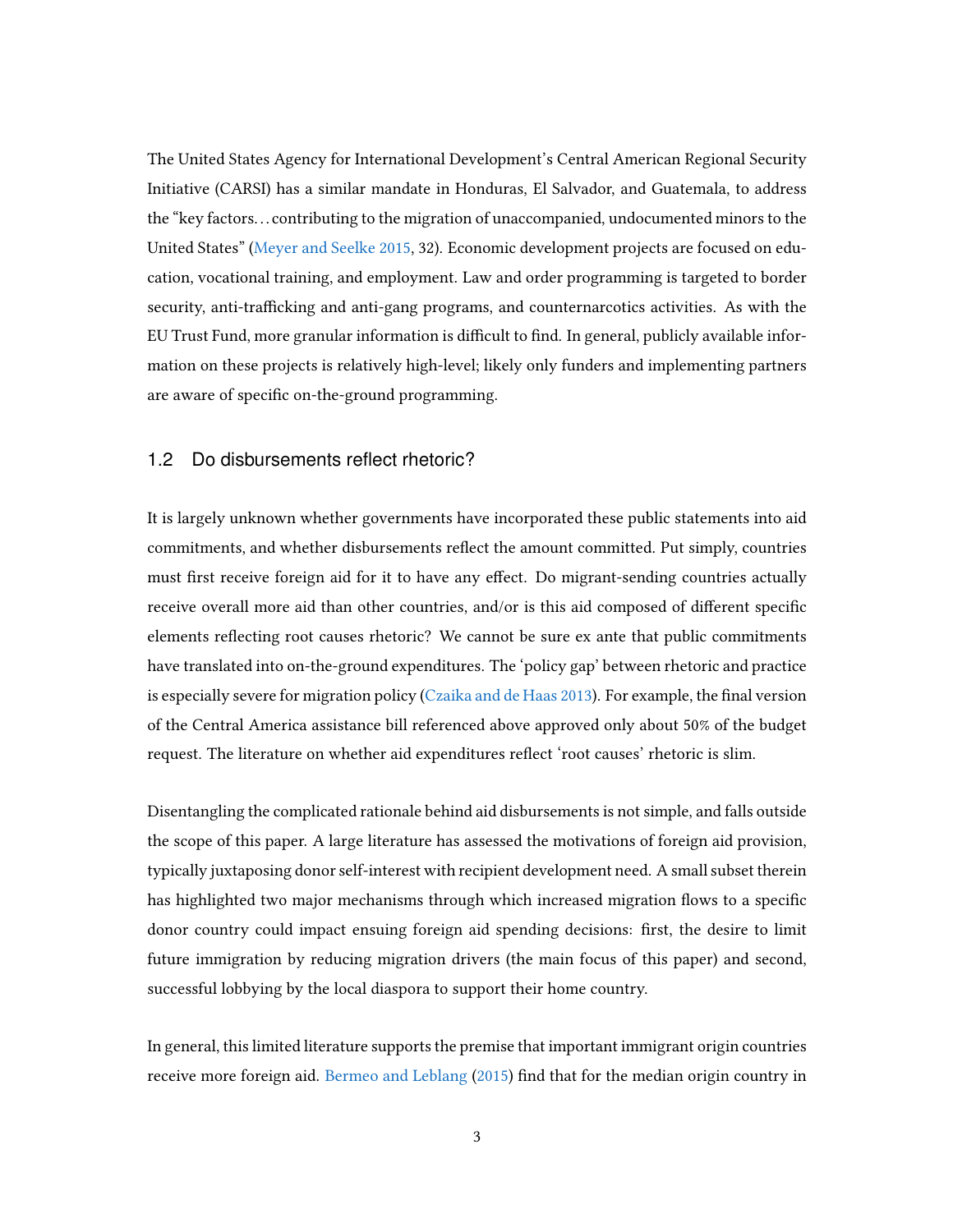their panel, each additional migrant that arrives in the OECD is associated with a US\$242 increase in the origin's foreign aid receipts. They find evidence in support of both mechanisms above. [Vazquez and Sobrao](#page-24-0) [\(2016\)](#page-24-0) take on the case of Spain, finding that a one percent increase in the immigrant population from a particular origin country is associated with an 18% increase in the probability of being a Spanish aid recipient, and a 0.05% increase in the amount of Spanish ODA (Overseas Development Assistance) received. [Czaika and Mayer](#page-22-2) [\(2011\)](#page-22-2) investigate the differential impacts of asylum-seeker and refugee flows on aid expenditures, hypothesizing that donor state response will vary depending on immigrant legal status. In line with migration deterrence priorities, external (cross-border) movements provoke larger aid responses than internal displacement. When aid is distributed to address refugee populations overseas, it is mainly directed to countries of origin rather than countries of first asylum. Finally, asylum-seekers—who physically arrive at the borders of Western donor countries—stimulate the greatest aid response yet. The authors identify Norway, Austria, and the United States as countries with a particularly "strong migration-sensitive aid allocation" [\(Czaika and Mayer](#page-22-2) [2011,](#page-22-2) 462).

All of the above analyses consider only aggregate aid disbursements, which have limitations in assessing aid focused on specific sectors. A central tenet of 'root causes' rhetoric is the importance of targeting aid to the development sectors most relevant to migration motivations. Therefore, research needs to move beyond overall aid numbers to understand the mechanisms behind this programming. A few papers find at least some support for the premise that aid 'baskets' in general—outside the 'root causes' context—do vary across aid recipient countries based on donor priorities and perceptions [\(Thiele et al.](#page-24-1) [2007,](#page-24-1) [Nielsen](#page-23-4) [2010,](#page-23-4) [Bermeo](#page-21-2) [2016\)](#page-21-2).

But to our knowledge, no study has taken a similarly granular approach to assessing aid targeted at ameliorating the root causes of migration. As a preliminary approach to this question, we compile an index of 'migration-relevant' aid, drawing on specific program types detailed for both the EU Trust Fund and the 1990 report of the US Commission for the Study of International Migration and Cooperative Economic Development (notably entitled "Unauthorized Migration: An Economic Development Response"). These interventions include vocational training, small and medium enterprise support, agricultural development, environmental preservation, urban development, food aid, and disaster preparedness efforts. [Figure 1](#page-25-0) shows the average fraction of total development aid allocated to this 'root causes' programming across five different groups: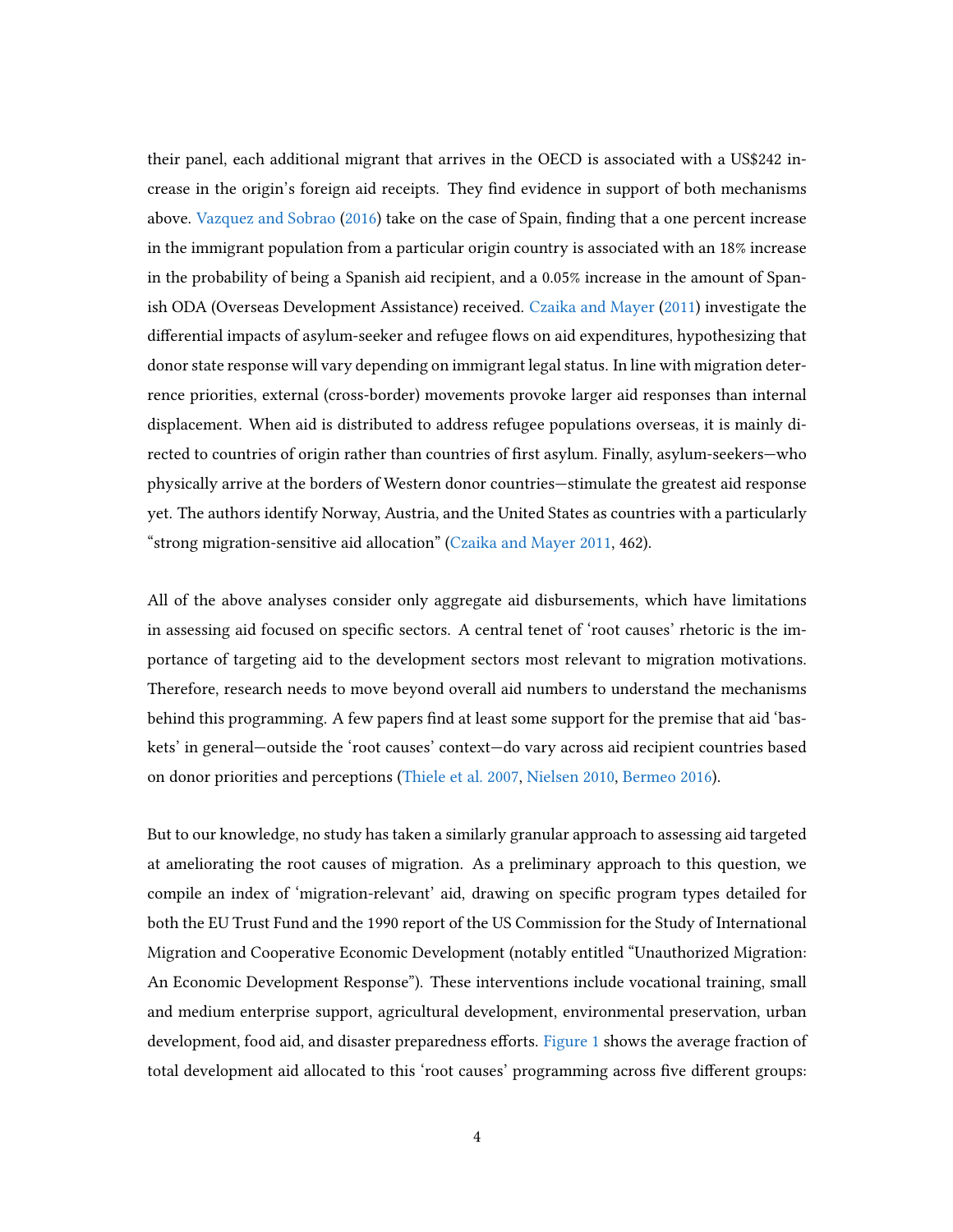all aid recipients, top origin countries of asylum-seekers in Development Assistance Committee (DAC) donor countries in absolute terms, top origin countries of asylum-seekers in DAC donor countries relative to origin country population, top origin countries of the total migrant stock in DAC donor countries in absolute terms, and top origin countries of the total migrant stock in DAC donor countries relative to origin country population.<sup>[2](#page-7-0)</sup> The bars extending above and below each average show the 95% confidence interval on the estimated mean.

This simple and broad assessment offers no clear evidence that aid targeted at reducing the root causes of migration is distributed systematically differently across these different groups, especially compared to the global average. In other words, aid targeted for sectors viewed as 'migration-relevant' does not appear to flow in larger measure to countries viewed as 'migrationrelevant'. Further research might add nuance to this portrait, but even these broad comparisons offer reason to doubt the existence of a worldwide wave of 'root causes' aid to the countries where migration is of most concern to donors.

### 2 The effect of aid on conditions in migrant-origin countries

To deter migration, aid must not only target development outcomes that could shape migration in principle. Aid must also substantially affect those outcomes. These effects could include contributing to the long-run growth of the economy, creating youth employment, and reducing conflict. The literature assessing aid's effects on these outcomes is extensive. We will not summarize it. Rather, we will ask: Does the aid effectiveness literature offer clear evidence that aid (if disbursed accordingly) can affect conditions in migrant-origin countries to a degree that is sufficient to deter migration? Here we focus on four plausibly desired outcomes mentioned above: overall economic growth, job creation for youth, conflict resolution, and human rights. We expect that other aid sectors would demonstrate similar trends.

First, simply assume that aid can increase economic growth. This allows us to ask how long it would likely take for aid to deter emigration by this channel. The exercise is shown in Figure  $2.3$  $2.3$ 

<span id="page-7-0"></span><sup>&</sup>lt;sup>2</sup>Data on DAC Foreign Assistance were sourced from the [OECDStat Creditor Reporting System,](https://stats.oecd.org/Index.aspx?DataSetCode=CRS1) and migrant stocks and asylum-seeker inflows by nationality from the [OECDStat International Migration Database.](https://stats.oecd.org/Index.aspx?DataSetCode=MIG)

<span id="page-7-1"></span><sup>3</sup>GDP data from [Penn World Tables, version 9.0.](http://www.rug.nl/ggdc/productivity/pwt/)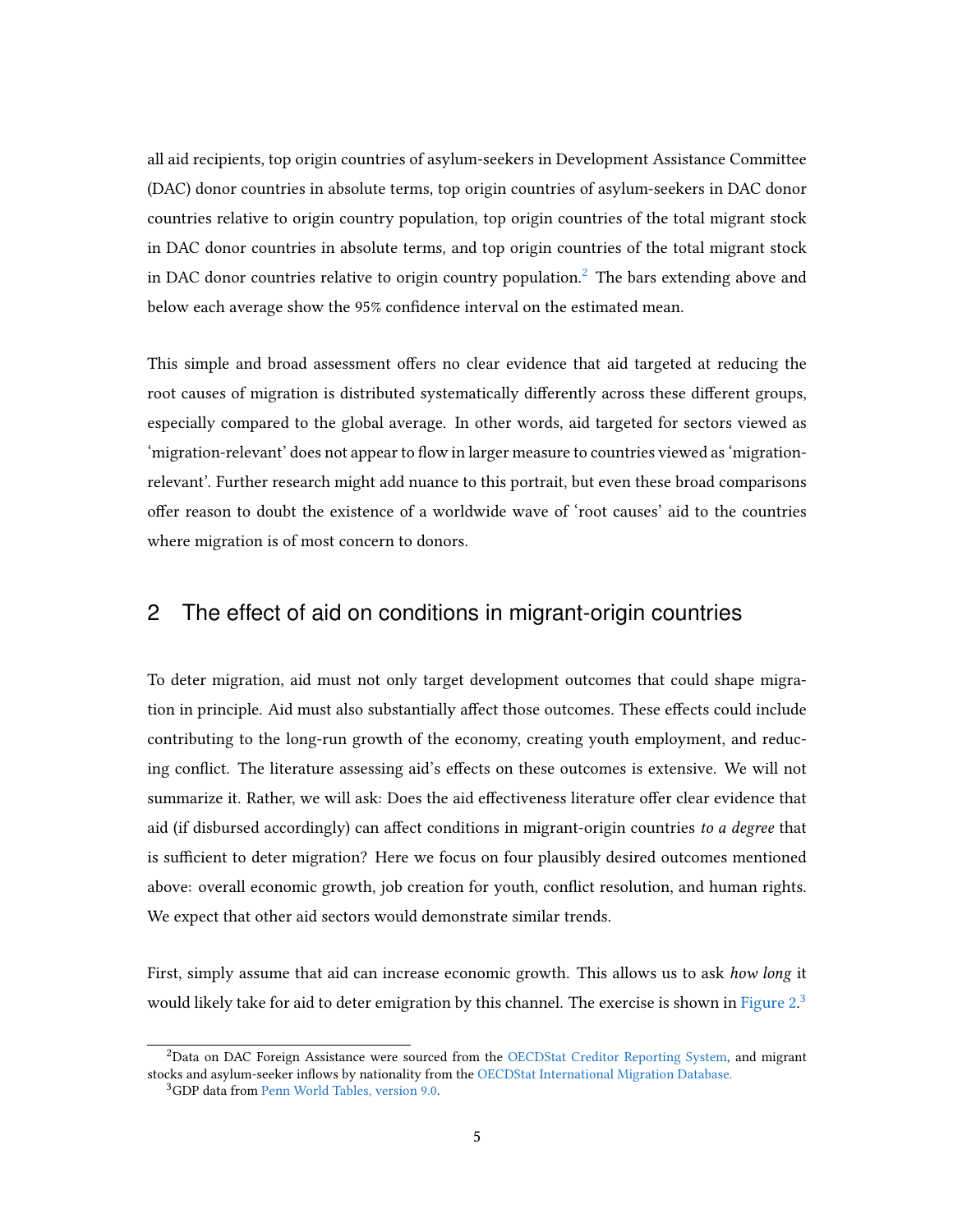As we will examine in the next section, various studies have found little systematic deterrent effect of economic growth on emigration until poor countries reach roughly PPP\$8,000–10,000 in GDP per capita [\(Berthélemy et al.](#page-21-3) [2009;](#page-21-3) [Clemens](#page-21-4) [2014;](#page-21-4) [Dao et al.](#page-22-3) [2016;](#page-22-3) [OECD](#page-23-5) [2017,](#page-23-5) 118). The figure shows that today's poorest quintile of countries, if they continued to grow at their historical rate of growth (over the last 24 years), would only reach PPP\$8,000 in the year 2198. If foreign aid could systematically raise their economic growth by one percentage point every year—more than a doubling of the historical rate—it would take until the year 2097. If aid could raise growth by two percentage points—a tripling—it would take until the year 2067.

And can foreign aid typically raise growth by these one or two percentage points, in a large group of the poorest countries over generations? This is far from well-established. The research literature has not settled on a consensus that past foreign aid has had *any* positive growth impact on average ( $Qian 2015$ ). Many rigorous studies fail to detect any growth effect of aid. Ignore this controversy for a moment and consider the magnitude of the effect, even in the literature that does find a positive impact. For example [Clemens et al.](#page-22-4)  $(2012)$  find that raising growth by 1 percentage point per year in the average recipient would require on the order of 10% of GDP in aid. That is much higher than any amounts of aid currently contemplated with the goal of deterring migration; for example, USAID's Central American Regional Security Initiative dedicated 0.2% of GDP to economic growth programming explicitly intended to reduce violence driving migra-tion in El Salvador in 2015 (Washington Office on Latin America [2017\)](#page-24-2). And according to the exercise above, even that high level of growth would need to be sustained for three generations (until 2097) before it would even *begin* to deter emigration from the average poor country.<sup>[4](#page-8-0)</sup>

The research literature similarly invites skepticism about the ability of foreign aid to cause large changes in youth employment. [McKenzie](#page-23-7) [\(2017,](#page-23-7) 20) reviews existing research on poor-country governments' active labor market policies—efforts to increase both the number and quality of jobs. He finds that this research "shows these policies to generally be far less effective than policy makers, program participants, and economists typically expect." There is no indication that active labor market policies supported by aid are typically more effective than those that

<span id="page-8-0"></span> $^4$ In those studies that do find a positive effect of aid on growth, larger effect sizes exist. For example, [Galiani et al.](#page-22-5) [\(2017\)](#page-22-5) find that raising growth by 1 percentage point would only require on the order of 3% of GDP in sustained aid. But their research design implies that this estimate of the effect size is externally valid only for countries surpassing the borrowing cutoff for the World Bank's concessional lending window. In other words, it applies to countries that have already succeeded in growing to the middle-income level, and cannot be applied to countries that remain poor.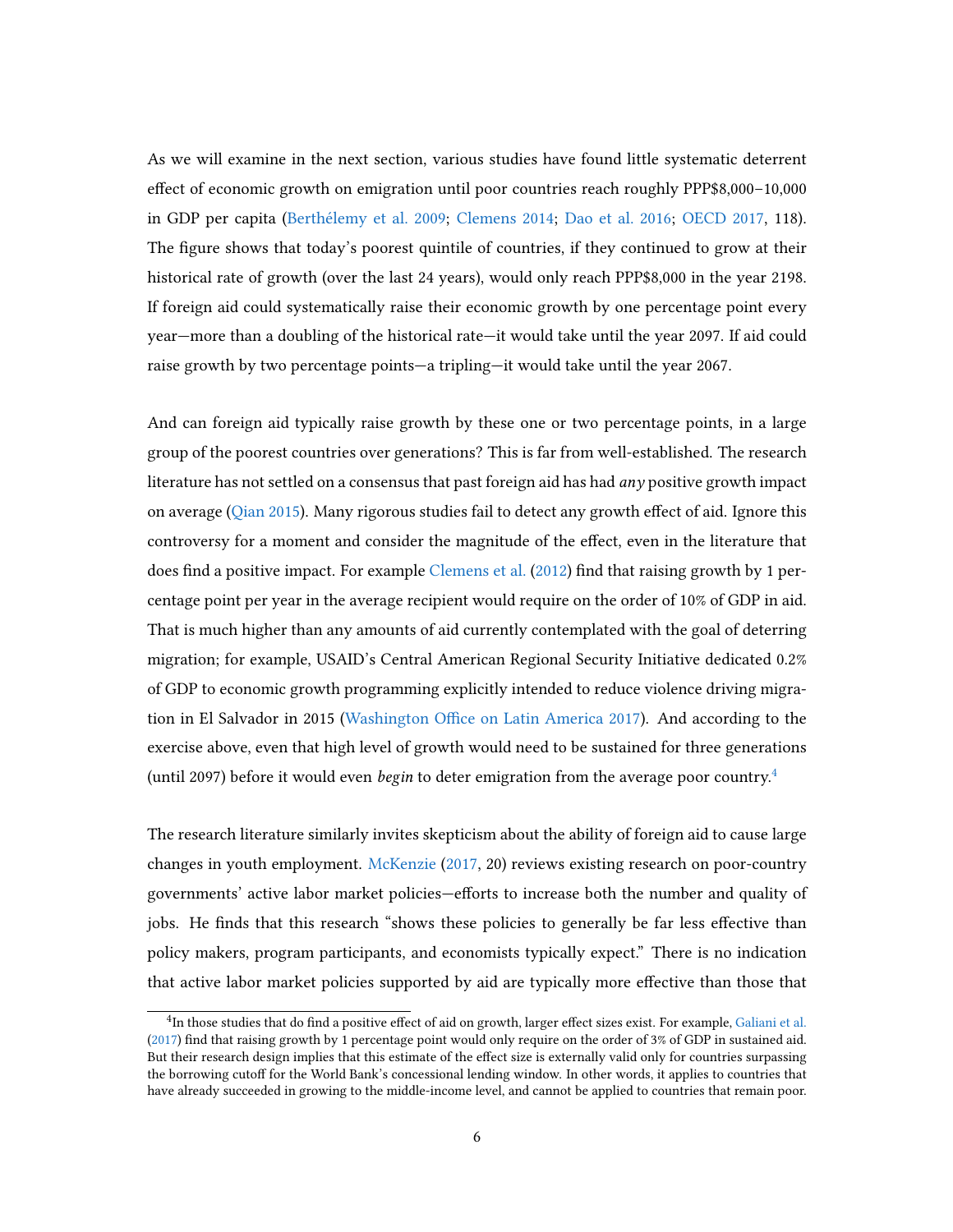are not. The least-successful programs have focused on job-training and matching; the most successful programs have assisted firms in overcoming regulatory barriers to hiring and assisted workers in leaving geographic areas where employment is scarce for more promising domestic destinations. There are exceptional cases where intensive job-training through the best training centers has been found to substantially reduce youth unemployment (e.g. [Alfonsi et al.](#page-21-5) [2017\)](#page-21-5). But in no case has active labor market policy been shown capable of large reductions in youth unemployment at scale [\(Fox and Kaul](#page-22-6) [2017\)](#page-22-6).

Moreover, the literature to date offers scant hope that foreign aid can be an important tool to mitigate civil conflict that sparks emigration. [Zürcher](#page-24-3)  $(2017)$  reviews all 19 existing studies on this topic that deploy some strategy for causal identification—including single-country studies (in such varied contexts as Afghanistan and Colombia) and cross-country studies. He concludes, "The evidence for a violence-dampening effect of aid in conflict zones is not strong. Aid in conflict zones is more likely to exacerbate violence than to dampen violence. A violence-dampening effect of aid appears to be conditional on a relatively secure environment for aid projects to be implemented." This is true of all six types of aid-funded interventions he investigates—including conditional cash transfers, humanitarian assistance, and employment promotion. More research is needed; it may be that aid protects relatively stable regions from slipping into conflict, even if it not frequently successful in mitigating ongoing conflict.

Finally, while there is some evidence that foreign aid can have a positive effect on human rights and democracy, even that effect is small and dissipates quickly [\(Carnegie and Marinov](#page-21-6) [2017\)](#page-21-6). The literature does not offer evidence that foreign aid can cause large, sustained improvements in human rights and democracy systematically across numerous migrant-origin countries.

None of this implies that aid *cannot* affect conditions in poor countries that spur migration, in any measure. Evaluations of aid effectiveness are retrospective, their results conditional on how aid was given in the past. [Chandy et al.](#page-21-7) [\(2017\)](#page-21-7) identify several ways for aid in fragile states to be more effective, including shifting from bilateral funding and fragmented projects toward multilateral agreements and programmatic assistance. But the evidence to date does carry one clear implication. The underlying rationale of 'root causes' aid programming relies on claims that the *magnitude* of aid's effect in specific sectors is sufficient to greatly reduce emigration. Such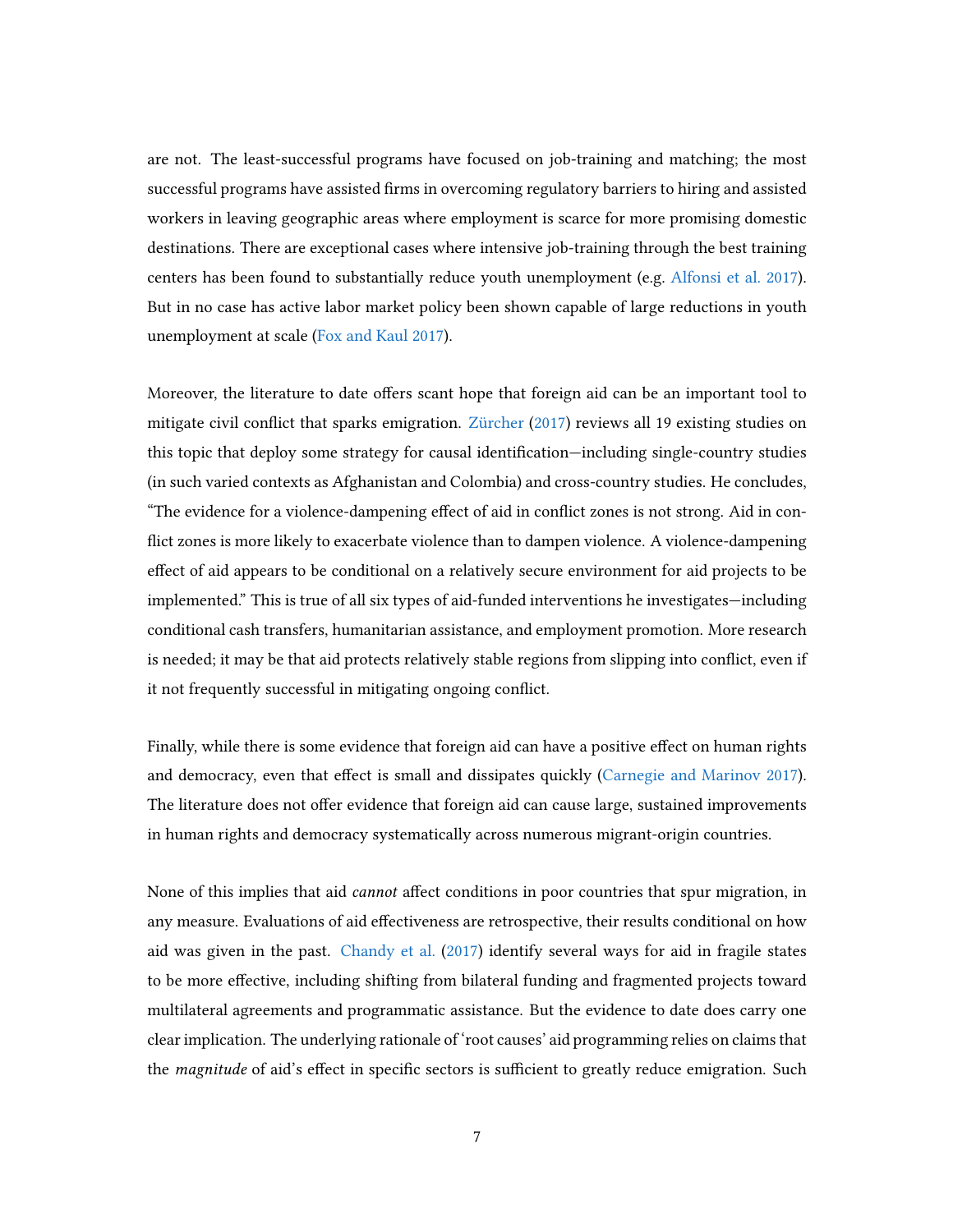claims have not met this burden of proof. The evidence we have implies that aid would need to act in unprecedented ways, at much higher levels of funding, over generations, to greatly affect some of the most important plausible drivers of emigration. That implies a case for experimentation and patience, but not confidence in a surge of aid to end a crisis.

### 3 The effect of development on migration

Even if we knew that aid greatly affected outcomes that theoretically drive increased emigration, we would still need evidence that those outcomes do in fact drive migration behavior. A helpful starting point is to understand two critical ways that many people in poor countries use migration to improve their economic lives: investment and insurance (Banerjee and Duflo [2011,](#page-21-8) 142, 231).

#### 3.1 Sustained economic development tends to encourage emigration

First, poor families use migration as an investment. Among other things, migration is an exchange of substantial up-front costs for a stream of future benets [\(Schultz](#page-23-8) [1972,](#page-23-8) 4; [Burda](#page-21-9) [1995;](#page-21-9) [de Haas](#page-22-7) [2010\)](#page-22-7). The costs include not just the direct costs of moving but foregone earnings at home and missed interactions with family. The benefits typically include large but delayed increases in income both for migrants [\(Clemens et al.](#page-22-8) [2016\)](#page-22-8) and their families [\(Gibson and McKen](#page-22-9)[zie](#page-22-9) [2014;](#page-22-9) [Mergo](#page-23-9) [2016\)](#page-23-9).

This immediately suggests that the effect of development on migration can be complex, for the same reasons that development has complex effects on other kinds of investment. For example, greater economic opportunity for people without a college degree might reduce the need for workers to invest in college education, but also increases their means to invest in college education. For similar reasons, greater economic opportunity at home might reduce the incentive for workers to invest in migrating abroad for work, but also increases their ability to make that investment. Which of these forces dominates is an empirical question.

It is now clear that emigration rates in middle-income countries are typically much higher than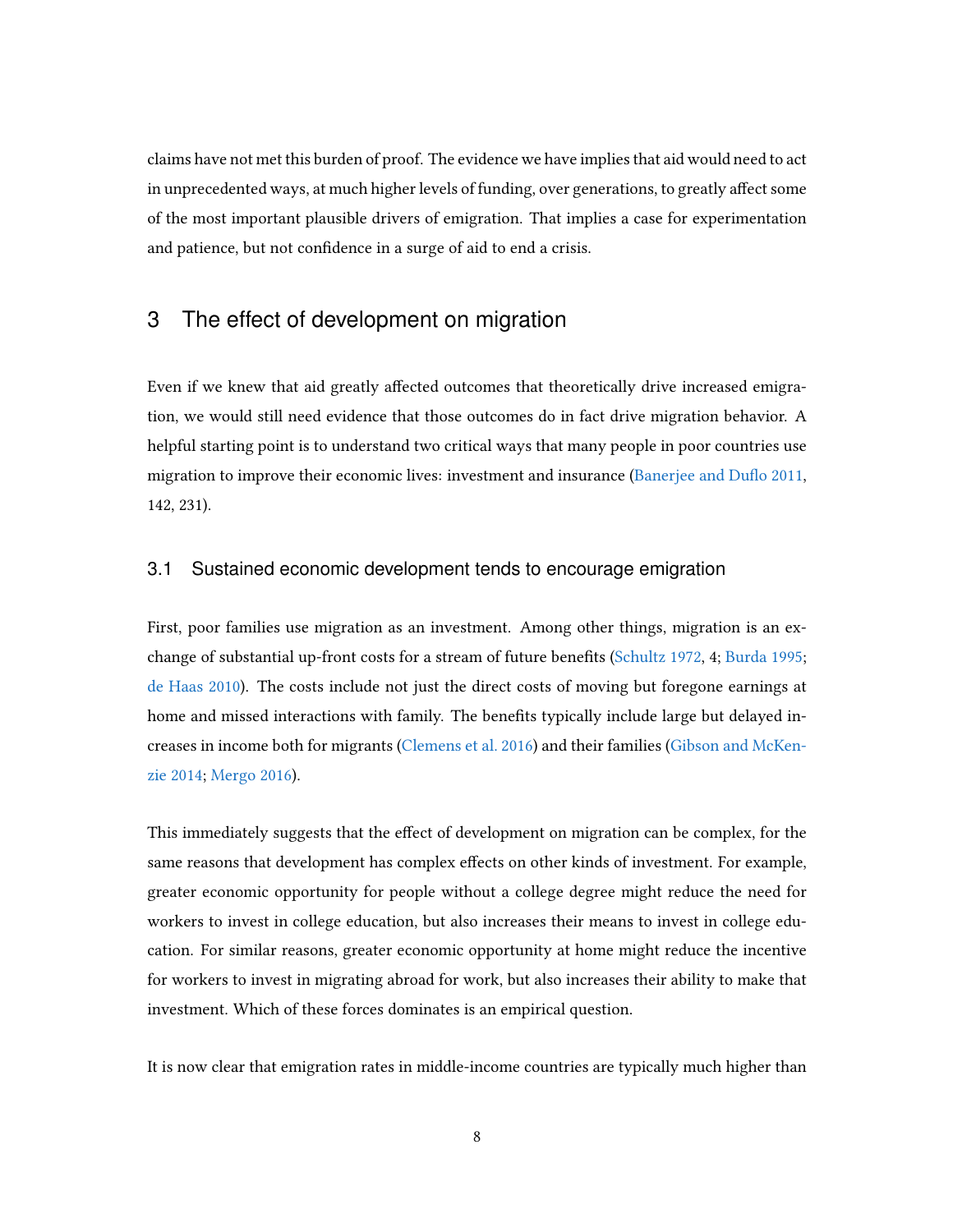in poor countries [\(de Haas](#page-22-10) [2007;](#page-22-10) [Clemens](#page-21-4) [2014;](#page-21-4) [Dao et al.](#page-22-3) [2016;](#page-22-3) [OECD](#page-23-5) [2017,](#page-23-5) 118). Economic development has also been *positively* associated with major asylum-seeker outflows over the medium and long term [\(Rotte et al.](#page-23-10) [1997;](#page-23-10) [Vogler and Rotte](#page-24-4) [2000\)](#page-24-4). Additional disposable income causes many poor families to invest it in more migration (e.g. [Angelucci](#page-21-10) [2015;](#page-21-10) [Bazzi](#page-21-11) [2017\)](#page-21-11).

This suggests that in poor countries, development does more to encourage migration than to deter it. [Figure 3a](#page-27-0) shows this relationship for the year  $2013<sup>5</sup>$  $2013<sup>5</sup>$  $2013<sup>5</sup>$  Countries with GDP per capita of US\$5,000–10,000 at purchasing power parity have, on average, roughly triple the emigrant stock of countries below US\$2,000. Here, 'emigrant stock' refers to the number of people born in a country but living outside it, divided by the population of the origin country. Only in countries above US\$10,000 is there a clear negative relationship between real GDP per capita and emigrant stocks. This tendency for emigration to first rise and then fall with rising GDP per capita was first termed the 'mobility transition' [\(Zelinsky](#page-24-5) [1971\)](#page-24-5).

This pattern is counterintuitive for many who first encounter the evidence. The most basic economic theories of migration imply that greater economic opportunity at home will reduce the incentive and thus the tendency to emigrate, all else equal [\(Sjaastad](#page-24-6) [1962\)](#page-24-6). But all else is *not* equal. As development proceeds, human capital accumulates, connections to international networks increase, fertility shifts, aspirations rise, and credit constraints are eased. All of these changes tend to raise emigration. The most important of these factors appear to be rising education levels and international connections, which both inspire and facilitate emigration [\(Dao et al.](#page-22-3) [2016\)](#page-22-3). Economic development is also often accompanied by falling child mortality rates while fertility rates are still high, leading to a surge in the number of young workers who have a high tendency to migrate. Greater disposable income means greater ability to pay the direct costs of migration, but also greater ability to invest in things that both inspire and facilitate migration such as Internet access, language skills, overseas business connections, and overseas tourism.

Does the positive relationship between development and migration in poor countries accurately describe the *effect* of development on migration? One possible concern about the evidence in [Figure 3a](#page-27-0) is that it shows a cross-sectional relationship at a single moment in time. In principle, this correlation could conceal parts of the causal relationship. It could conceal long-term

<span id="page-11-0"></span><sup>5</sup>GDP data from [Penn World Tables, version 9.0;](http://www.rug.nl/ggdc/productivity/pwt/) migration data from the [United Nations Global Migration](http://www.un.org/en/development/desa/population/migration/data/estimates2/estimatestotal.shtml) [Database.](http://www.un.org/en/development/desa/population/migration/data/estimates2/estimatestotal.shtml)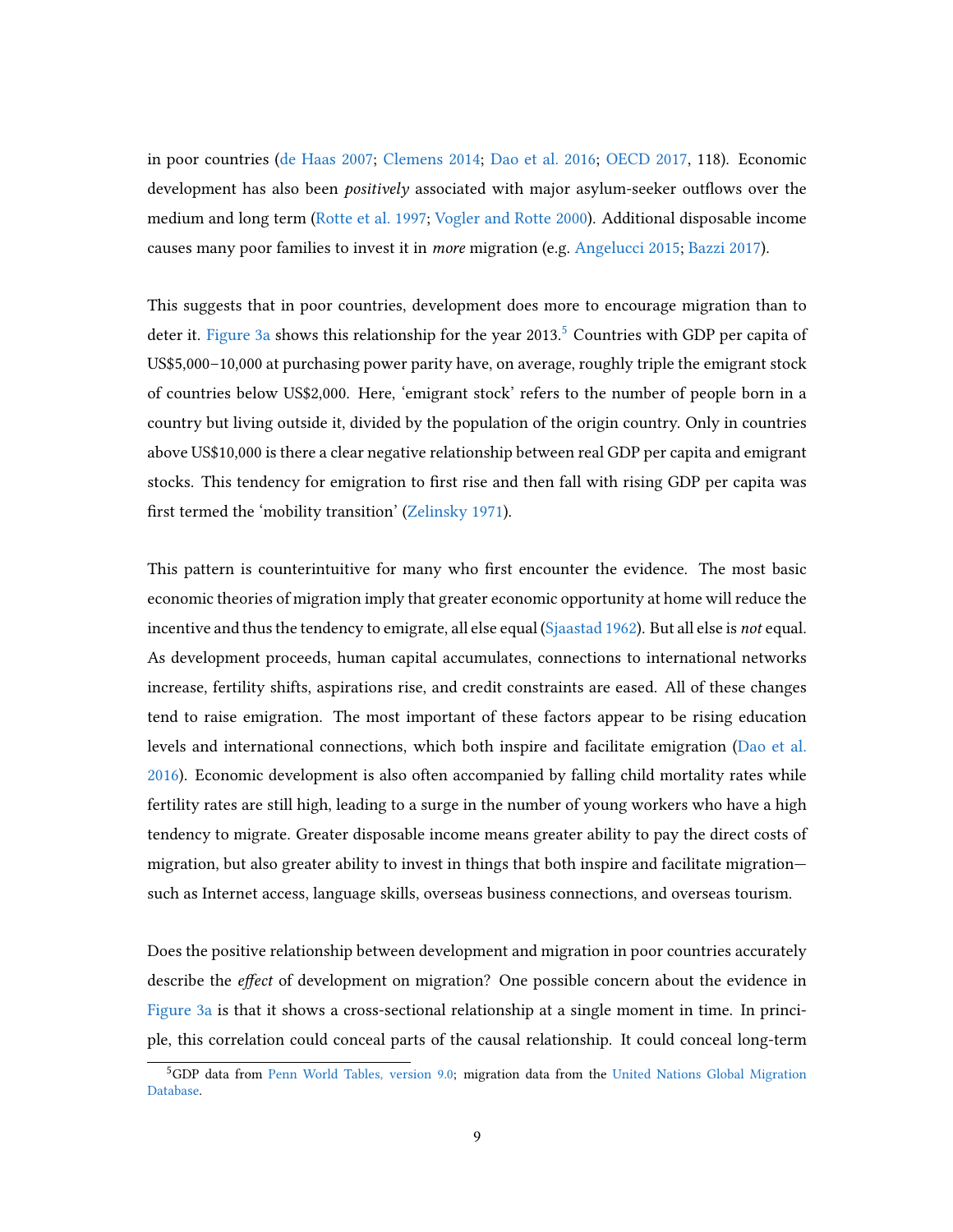effects of economic growth on migration by only showing a short-term relationship. It could also conceal unobserved traits of today's low-income countries that might cause them to follow a different path than today's middle-income countries did.

But the data do not support either of these possibilities. [Figure 3b](#page-27-0) shows the relationship between the change in real GDP per capita between 1960 and 2013 and the change in emigrant stock over the same period. It shows all countries on earth with comparable data from both years. Each arrow represents the path of one country, from 1960 to 2013. The swath of arrows pointing up and to the right, around the middle of the figure, shows that emigration rose in almost all countries that grew into middle-income in this period. In the 71 countries that grew to middle-income or higher between 19[6](#page-12-0)0 and 2013, 67 had a concurrent rise in the emigrant share. $6$  For poor countries that remained poor, there was no clear rise.

In other words, the path followed by individual countries over time has resembled the crosssectional relationship. As poor countries have become rich, almost all have experienced large migration outflows. Rising real incomes at home have gone hand in hand with higher levels of emigration.

A second possible concern about this evidence is that even if emigration rises with future economic development, emigration might fall with future improvements in non-economic development indicators. For example, better health conditions in poor countries or greater opportunities to internally migrate to urban areas could in principle substitute for international migration. But the evidence reveals no such patterns. [Figure 4a](#page-28-0) shows the cross-country relationship between emigration and child survival—the probability that any given newborn lives to age five.<sup>[7](#page-12-1)</sup> People have a sharply greater tendency to emigrate from countries where children are less likely to die. This is likely because child mortality rates typically fall well before fertility rates fall. So typical countries must proceed quite far through the demographic transition before migration pressure from young workers abates [\(Figure 4b\)](#page-28-0). And there is no statistically significant difference between emigration rates in high-urbanization countries versus low-urbanization countries

<span id="page-12-0"></span><sup>6</sup>There are 109 countries with reliable data on both emigrant stock and Purchasing Power Parity adjusted GDP per capita, in both 1960 and 2013, and 71 of these were above PPP\$5,000 in GDP per capita in the year 2013.

<span id="page-12-1"></span><sup>7</sup>All development indicator data from the [World Bank World Development Indicators;](https://data.worldbank.org/data-catalog/world-development-indicators) migration data from the [United Nations Global Migration Database.](http://www.un.org/en/development/desa/population/migration/data/estimates2/estimatestotal.shtml)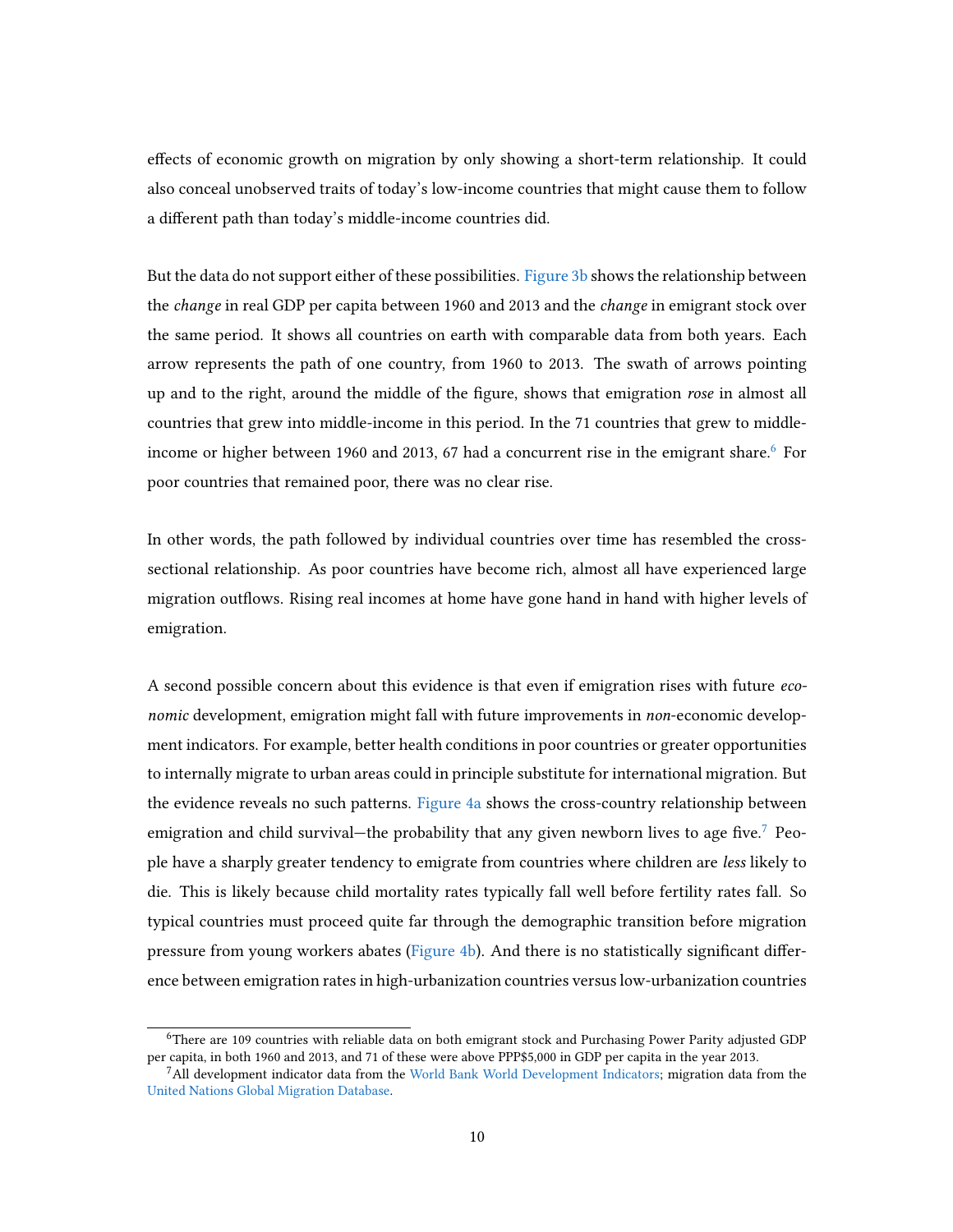[\(Figure 4c\)](#page-28-0). In short, there is little sign that emigration is lower in poor countries with generally better public health or generally greater access to urban living, and little reason to believe that changes in such indicators will broadly and systematically deter emigration.

This evidence strongly suggests that in poor countries, development facilitates investment in emigration much more than it deters investment in emigration. But investment is only one way in which poor families use migration.

#### 3.2 Greater short-term income diversification tends to discourage emigration

Poor families also use migration as a form of insurance. It helps them to diversify income across members of the household, making the family less vulnerable to shocks like job loss or sudden sickness. Migration also helps diversify income over time, reducing the risk of dire lean periods for the whole household [\(Chen et al.](#page-21-12) [2003;](#page-21-12) [Giesbert](#page-23-11) [2007;](#page-23-11) [Shonchoy](#page-24-7) [2011;](#page-24-7) [Marchetta](#page-23-12) [2013;](#page-23-12) [Bignebat and Sakho-Jimbira](#page-21-13) [2013;](#page-21-13) [Bryan et al.](#page-21-14) [2014\)](#page-21-14).

This too suggests that the effect of greater economic development on migration decisions can be complex. More stable and predictable economies can reduce the need to insure against negative shocks, but as aspirations rise, so can the need for insurance. For example, a family of subsistence agriculturists may perceive less harm from pulling a child out of sixth grade to work due to a parent's job loss than would a middle-class family forced to withdraw their most capable child from 12<sup>th</sup> grade for the same reason. Beyond this, as above, greater prosperity can also raise poor families' ability to access the insurance benefits of migration. The net effect of greater prosperity on migration by this channel, too, is ambiguous in principle.

The youth employment rate is a sound, general guide to the probability that any given young person can supplement household income through wage work. And the data show us an unmistakable negative relationship between emigration rates and youth employment. In countries where youth employment exceeds 90%, the emigration rate is half as large as in countries where youth employment is just 70% [\(Figure 5a\)](#page-29-0).<sup>[8](#page-13-0)</sup> This trend is evident not just among poor coun-

<span id="page-13-0"></span> ${}^{8}$ Here the 'youth employment' rate is one minus the unemployment rate among labor force participants age 15– 24. It is not the number of working youths per person in this age group, because it omits from the denominator any youths who are not in the labor force (such as students).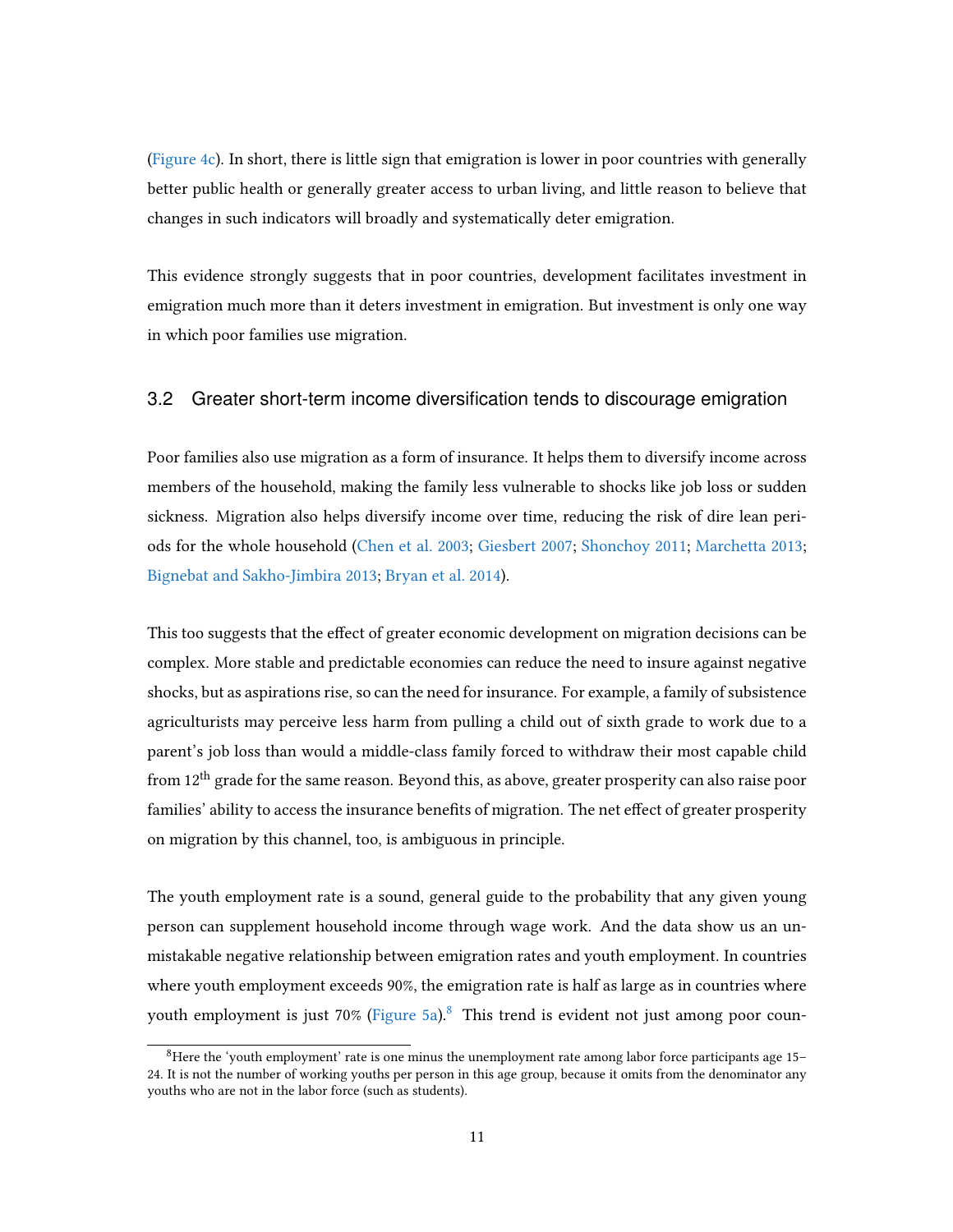tries but across all countries. When youth employment is very low (40–70%), countries with marginally higher youth employment do not exhibit lower emigration rates. In countries where youth employment stagnates below 70%, marginal increases in job opportunities may both stimulate demand for the insurance of international migration and reduce that demand, to offsetting degrees. At higher rates of youth employment the migration-deterring effect appears, on average, to win out.

But it would be inadequate to infer that successful assistance for youth job creation will clearly deter emigration. This is because the greatest engine of youth job creation is economic growth, which in poor countries tends to raise emigration. [Figure 5b](#page-29-0) shows the same relationship in [Figure 5a](#page-29-0) separately for countries in the two lowest quartiles of GDP per capita. For both the poorest quartile (below PPP\$3,954) and the second quartile (between PPP\$3,954 and \$11,717), there is a clear negative relationship between youth employment and emigration. But at any given level of youth employment, emigration is much higher for relatively richer countries. The graph shows that countries in the richer quartile with 90% youth employment (e.g. Paraguay) have similar emigration rates to countries in the poorer quartile with 60% youth employment (e.g. Mozambique).

In other words, the evidence suggests that emigration is lower at higher levels of youth employment for any given level of overall economic development. Assisting families to diversify their incomes with domestic wage work may substantially reduce migration rates in poor countries that remain poor. But it may not do so in robustly growing and diversifying economies. This has important implications for policymakers, to be discussed in the final section.

### 4 The overall effect of aid on emigration

The evidence so far urges caution in interpreting any retrospective empirical estimate of the effect of aid on migration. The mechanism by which aid could systematically deter migration is left unclear. We do not have strong evidence that aid has typically been targeted to the sectors or places that most obviously would affect emigration. The ability of aid to cause large, short-term changes in national income, employment, or security is not independently demonstrated. And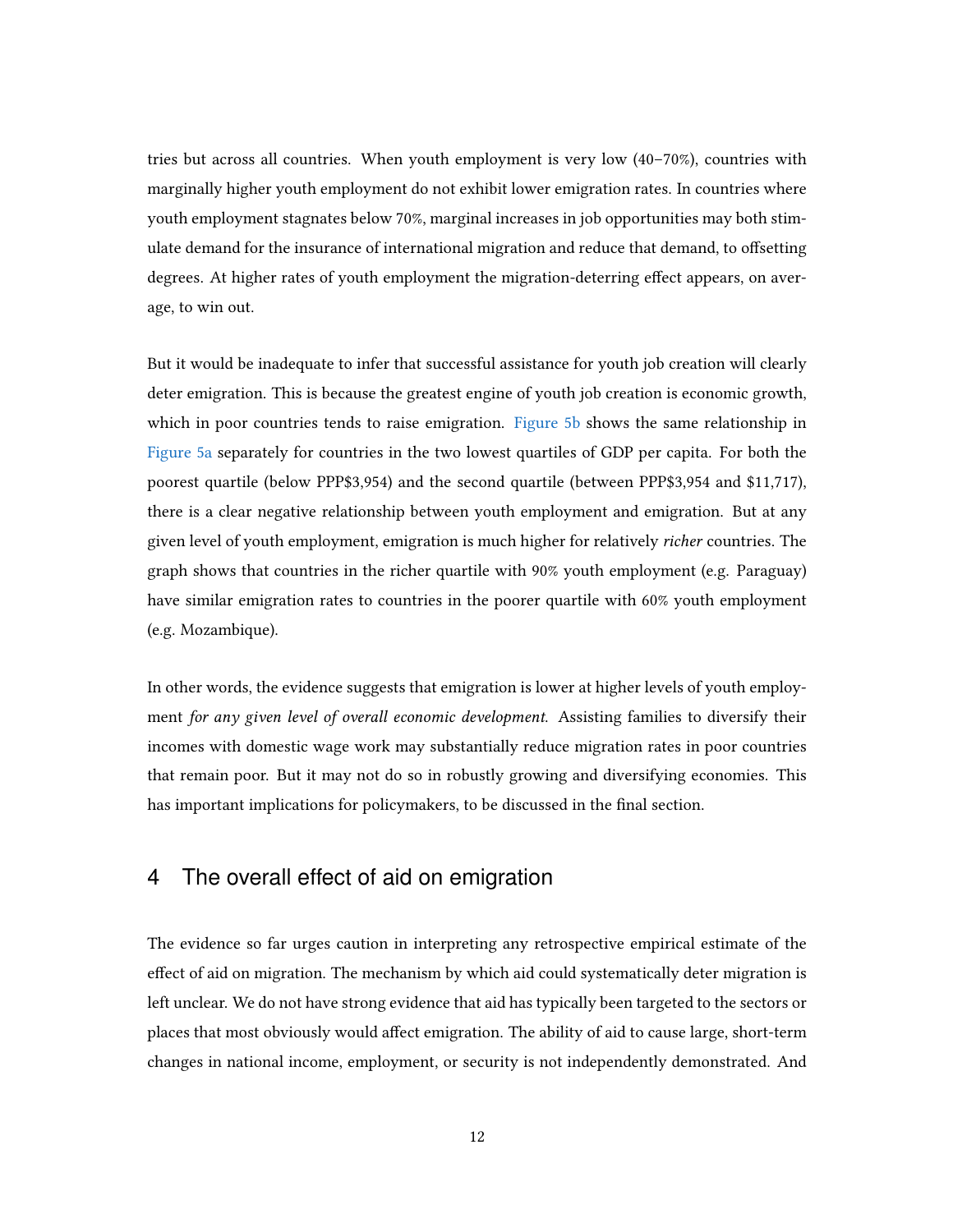overall development—better incomes, health, and education—is in fact strongly associated with rising emigration. All of these suggest that, as we review the small literature directly testing the overall effect of aid on migration, we should not have a strong prior that it will detect substantial deterrence of migration by aid.

The first systematic quantitative assessment of the global average effect of aid on emigration is the gravity model in [Berthélemy et al.](#page-21-3) [\(2009\)](#page-21-3). They find that aid raises net emigration from the average poor country to high-income OECD countries: When aid rises by 10% of GDP this raises the average emigrant stock as a share of population by 1.5 percentage points. They also find that aid shifts the composition of emigration toward low-skill migrants, and that the share of bilateral aid raises emigration about twice as much as aggregate aid.

One complication in interpreting these results, a complication common to many cross-country findings, is the possibility of overcontrolling—that is, holding portions of the relevant causal pathway constant. The regressions used by [Berthélemy et al.](#page-21-3) [\(2009\)](#page-21-3) control for the aid recipient's GDP per capita, population, and trade with the migrant destination country. This is a sensible empirical choice because all of these factors can affect migration independently of aid. But it has the drawback that all of these factors can likewise form part of the causal pathway from aid to migration. Thus the coefficient estimates on aid itself show the relationship between aid and migration *other than* any effects that aid might have *via* any effects on economic growth, population growth, or trade. In principle, aid could affect these other factors in ways that reduce migration, or increase it even more.

The broad finding of [Berthélemy et al.](#page-21-3) has been challenged by a small, recent literature. [Lanati](#page-23-13) [and Thiele](#page-23-13) [\(2017\)](#page-23-13), also in a gravity model, find no effect of bilateral aid on migration, and a negative effect of aggregate aid on migration.<sup>[9](#page-15-0)</sup> The principal innovation is the use of panel data, allowing fixed effects by origin (and destination). These results are difficult to compare with those of [Berthélemy et al.,](#page-21-3) because [Lanati and Thiele](#page-23-13) use a different migration variable (gross migration flows annually 1995–2014 rather than net migration stocks in 2000), a different treatment variable (net aid flows rather than gross aid), a different set of countries (28 rather

<span id="page-15-0"></span> $^{9}$ In the regressions of [Lanati and Thiele](#page-23-13) [\(2017\)](#page-23-13) the coefficient on bilateral aid is similar in absolute value but opposite in sign to the coefficient on aggregate aid. Because an increase in bilateral aid also raises aggregate aid, this implies that the estimated effect of bilateral aid is indistinguishable from zero.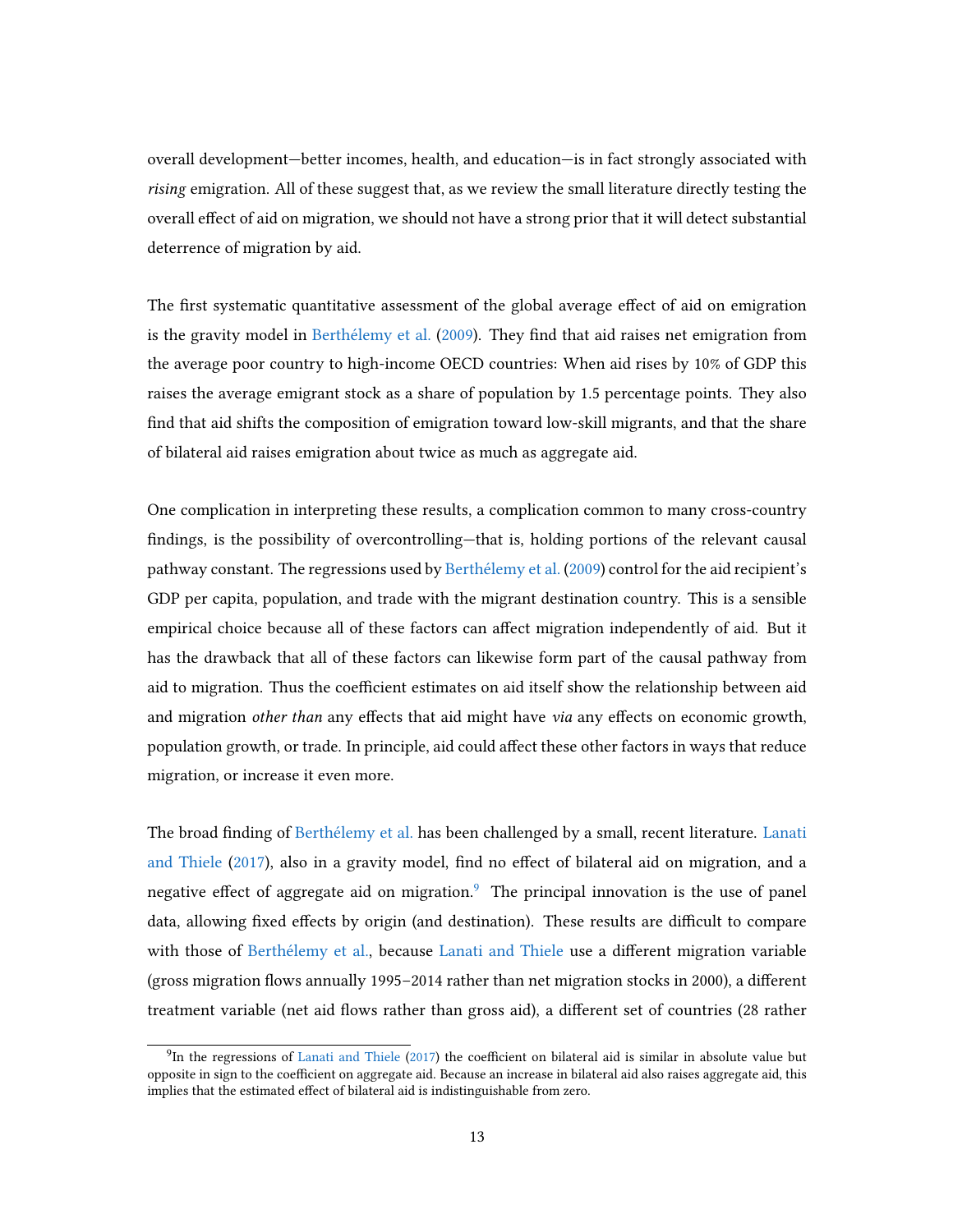than 22 destination countries), and greatly different regression specifications. One example of how this complicates any comparison: Aid could decrease outmigration but also decrease return migration, such that a negative effect on gross migration is not incompatible with a positive effect on net migration. Given that [Lanati and Thiele](#page-23-13)  $(2017)$  theorize any positive effect of aid on gross emigration as the alleviation of credit constraints—a channel that would not affect return migration—it is difficult to understand why the two sets of results would differ so much unless aid does affect return migration.

A further complication is that the use of origin-country fixed effects in [Lanati and Thiele](#page-23-13) changes the results in ways that are the opposite of what we would expect if the unexpected nding of [Berthélemy et al.](#page-21-3) arises from misspecification. In principle, it could be that the cross-sectional estimates of [Berthélemy et al.](#page-21-3) find a positive effect of aggregate aid on migration due to an omitted, time-invariant trait of the migrant origin country that causes it to receive more aid and have more emigration. If this were correct, using migrant origin country fixed effects should remove that bias and cause a negative shift in the coefficient on aid. The opposite occurs: Using migrant origin country fixed effects causes a large positive shift in the aggregate aid coefficient [\(Lanati and Thiele](#page-23-13)  $2017$ , Table 1, col.  $2-3$ ). This implies that any omitted origin-country fixed effects were biasing the results *against* the finding of [Berthélemy et al.](#page-21-3) Removing any such bias in the framework of [Berthélemy et al.](#page-21-3) would thus only strengthen their results. And here again, as in [Berthélemy et al.,](#page-21-3) possible overcontrolling complicates interpretation of the estimates.

Related challenges are faced by the two other cross-country studies of which we are aware, both of which find limited deterrence of migration by aid. [Gamso and Yuldashev](#page-22-11) [\(2017\)](#page-22-11) find, in a 25-year panel with country fixed-effects, that aid supporting 'governance' (such as 'legal and judicial development' and 'public sector policy and administrative management') reduces emigration, but no other type of aid does so. This is only about a tenth of all aid [\(Gamso and](#page-22-11) [Yuldashev](#page-22-11) [2017,](#page-22-11) Table 5). In particular, they find that aid intended to stimulate economic activity does not affect migration. This result is difficult to compare with the other results above because [Gamso and Yuldashev](#page-22-11) do not test the effects of aggregate aid. [Murat](#page-23-14) [\(2017\)](#page-23-14) similarly finds no effect of bilateral aid on overall migration, though a negative effect of bilateral aid on bilateral refugee flows in particular. All of the specifications in both of these analyses similarly suffer from possible overcontrolling as described above, making all coefficient estimates difficult to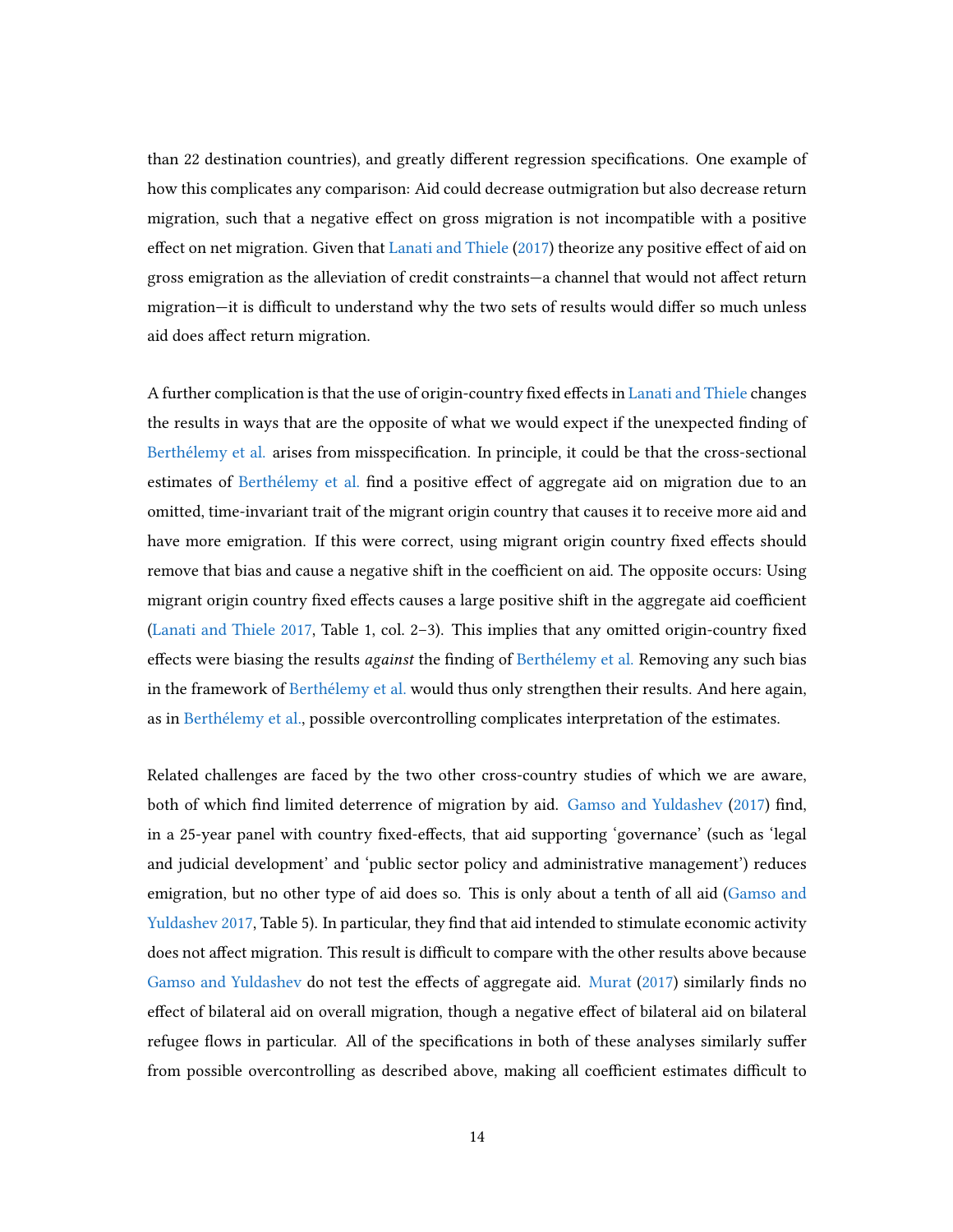interpret.

In sum, the few cross-country studies testing the overall relationship between aid and migration fail to offer clear evidence that aid has substantially deterred migration on average. The only study to date published in a peer-reviewed journal finds that aid typically *raises* emigration. Very recent work has either found no effect on overall migration from the large share of aid that is bilateral [\(Lanati and Thiele](#page-23-13) [2017;](#page-23-13) [Murat](#page-23-14) [2017\)](#page-23-14), or no effect from the vast majority of both bilateral and multilateral aid that is not directed toward governance quality [\(Gamso and Yuldashev](#page-22-11) [2017\)](#page-22-11). All of the studies face important challenges in interpreting the coefficient estimates on aid as the policy impact of an increase in aid, all else equal, since all control for several country characteristics that could be changed by an increase in aid. This literature does suggest several interesting questions: For example, if the effect of multilateral aid really is different from bilateral aid, is this because multilateral aid is more effective or because bilateral aid builds bilateral ties that foster migration?

But the literature as it stands does not offer strong evidence that aid has systematically deterred migration, and rather implies that aid may have encouraged migration. As we emphasized at the beginning of this section, the literature testing for overall effects has a substantial burden of proof to bear because the evidence for each step in the underlying causal mechanism is itself weak. This literature does not yet offer lessons that would be programmatically useful for aid planners interested in deterring migration. A promising way forward is to seek large exogenous changes or discontinuities in aid exposure—such as across time, networks, cohorts, or areas—to look for well-identified effects on migration.

### 5 Four lessons

Today the evidence that aid can greatly and sustainably deter emigration from poor countries is weak at best. Aid tends to follow geopolitical concerns [\(Kuziemko and Werker](#page-23-15) [2006;](#page-23-15) [Faye and](#page-22-12) [Niehaus](#page-22-12) [2012\)](#page-22-12) and there is minimal evidence that it has systematically targeted the geographic areas or sectors considered most influential for migration flows. Aid flows may have a positive effect on economic growth—though this remains controversial—but more importantly, economic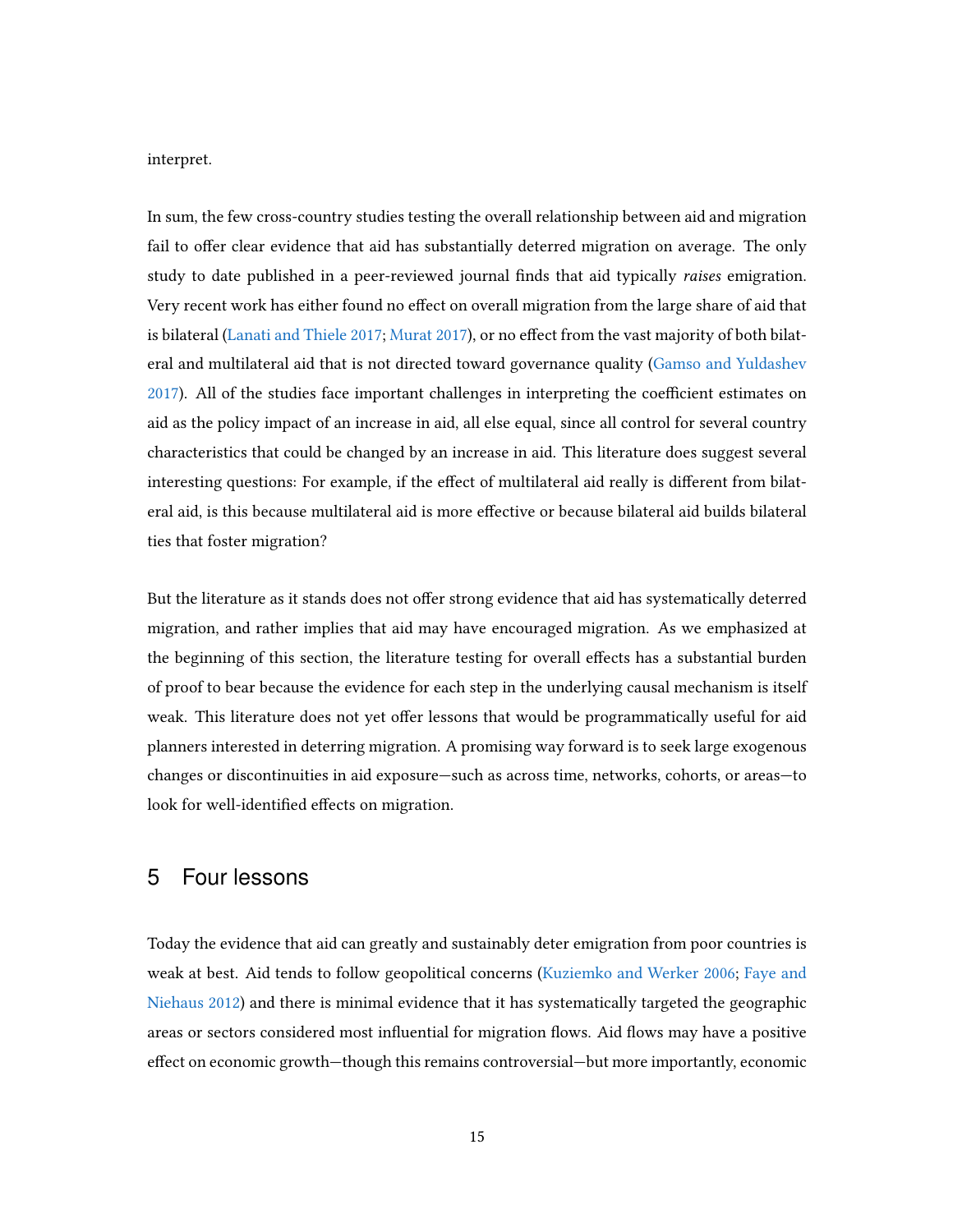growth has historically raised emigration in almost all developing countries. Large increases in youth employment may well deter emigration in the short term, in countries that remain poor, but the best evaluation evidence finds most donor projects have had little success creating youth employment at large scale.

Aid practitioners' most common questions of such research are operational: Where, when, and what kind of aid should they give to best serve their obvious implicit mandate to deter migration? But the scant empirical research literature does not allow general operational lessons of this kind. We draw four lessons for aid policymakers and researchers with an interest in affecting migration flows from poor countries.

First, the evidence suggests that aid-supported programs to increase employment of young workers, in both rural and urban areas, can modestly reduce the potential for surges of emigration in the short term. We qualify this assessment with 'modestly' because most such efforts have failed to achieve large changes in youth employment at scale. We qualify it with 'rural and urban' because there is no clear evidence that poor countries with more urban or more rural populations have different emigration rates. And we qualify it with 'short term' because the principal generator of youth employment—economic growth—tends to raise emigration in the medium and long term. Among countries that remain poor but manage to get more youths into jobs, migration rates are likely to fall somewhat. But in countries that get more youths into jobs sustainably, by developing a dynamic and growing economy, the typical net effect is likely to be an increase in migration.

This implies a reasonable aspiration for aid seeking to deter migration: to help at the margin to get youths into predictable jobs, shielding their families from shocks and mitigating sudden surges of migration—during the decades that emigration steadily rises along with development. Although some aid projects have sought to go further, especially by mitigating migration pressures arising from conflict, the literature offers little evidence that aid to mitigate existing civil conflict has typically done so.

Second, greater transparency and reporting is necessary to understand this phenomenon. The public documentation available on aid programming is too high-level to help researchers and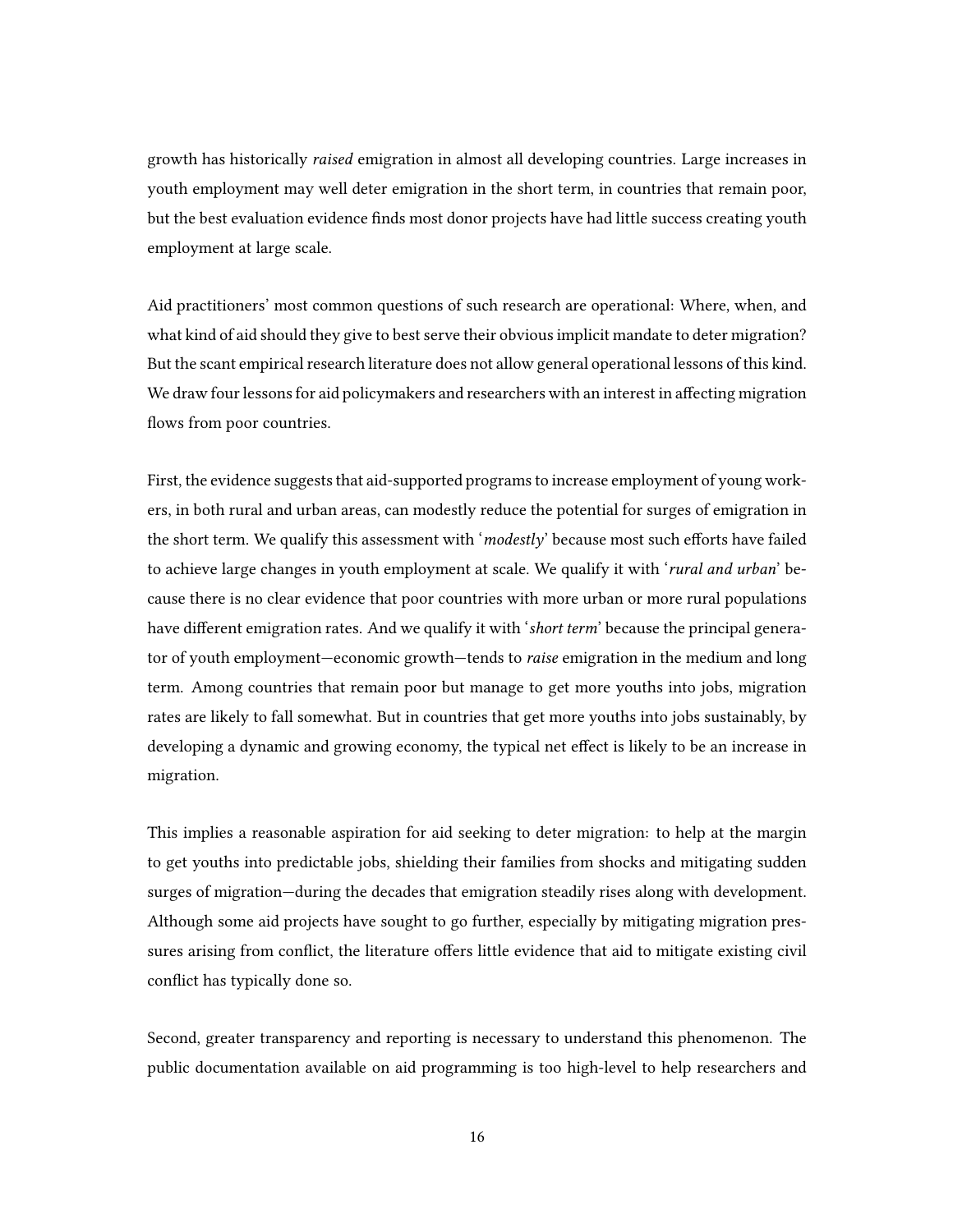other policymakers understand how these projects actually play out on the ground. A good first step would be to follow the precedent set by OECD Creditor Monitoring System reporting of aid projects targeting environmental and gender inequality. Tracking these aid efforts is necessary to inform both impact evaluation and any future programming.

Third, policy and research should focus on diverse experimentation in local context, continuously modied by feedback from rigorous evaluation. This approach has been called Problem-Driven Iterative Adaption [\(Andrews et al.](#page-21-15) [2013\)](#page-21-15). While more could be learned from refinements of cross-country regressions, that research program is unlikely to result in reliable guides to donors seeking to deter migration in a given setting. Carefully evaluating the impact of new aid efforts on international migration requires counterfactuals—places, cohorts, networks, or time periods with less or no exposure to the aid intervention, but otherwise similar, for comparison. And it requires tracking affected families to determine if they have gone abroad. Particularly important is testing a diverse range of new policies to raise youth employment, given the very poor track record of most past efforts. Research facilities created under the European Union Trust Fund for Africa offer an excellent opportunity for new research of this kind—combining diverse experimentation with counterfactuals and migrant tracking—an opportunity that remains to be seized.

Fourth, aid seeking to shape migration must look far beyond efforts to deter migration. Demographic realities imply that large-scale migration will occur in some form. Most notably, these realities include estimates of the net increase of 800 million workers in sub-Saharan Africa by the year 2050, at a time when populations in many migrant-destination countries are aging and stagnating [\(Hanson and McIntosh](#page-23-16) [2016\)](#page-23-16). The true demographic surge to come may be even larger [\(Bertoli](#page-21-16) [2017\)](#page-21-16). The evidence reviewed here does not offer strong reasons to believe that a large portion of those future flows can be deterred with aid policy, and the literature suggests a limited role for deterring them with interdiction (e.g. [Gathmann](#page-22-13) [2008;](#page-22-13) [Czaika and Haas](#page-22-14) [2017\)](#page-22-14).

Instead, aid agencies seeking to shape future migration flows can focus on cooperation with migrant-origin countries that alters how migration occurs, maximizing its potential benefits for everyone involved. Aid agencies can work with migrant-origin countries to develop safe, law-ful, and mutually beneficial channels for lower-skill labor mobility [\(Gibson and McKenzie](#page-22-9) [2014;](#page-22-9)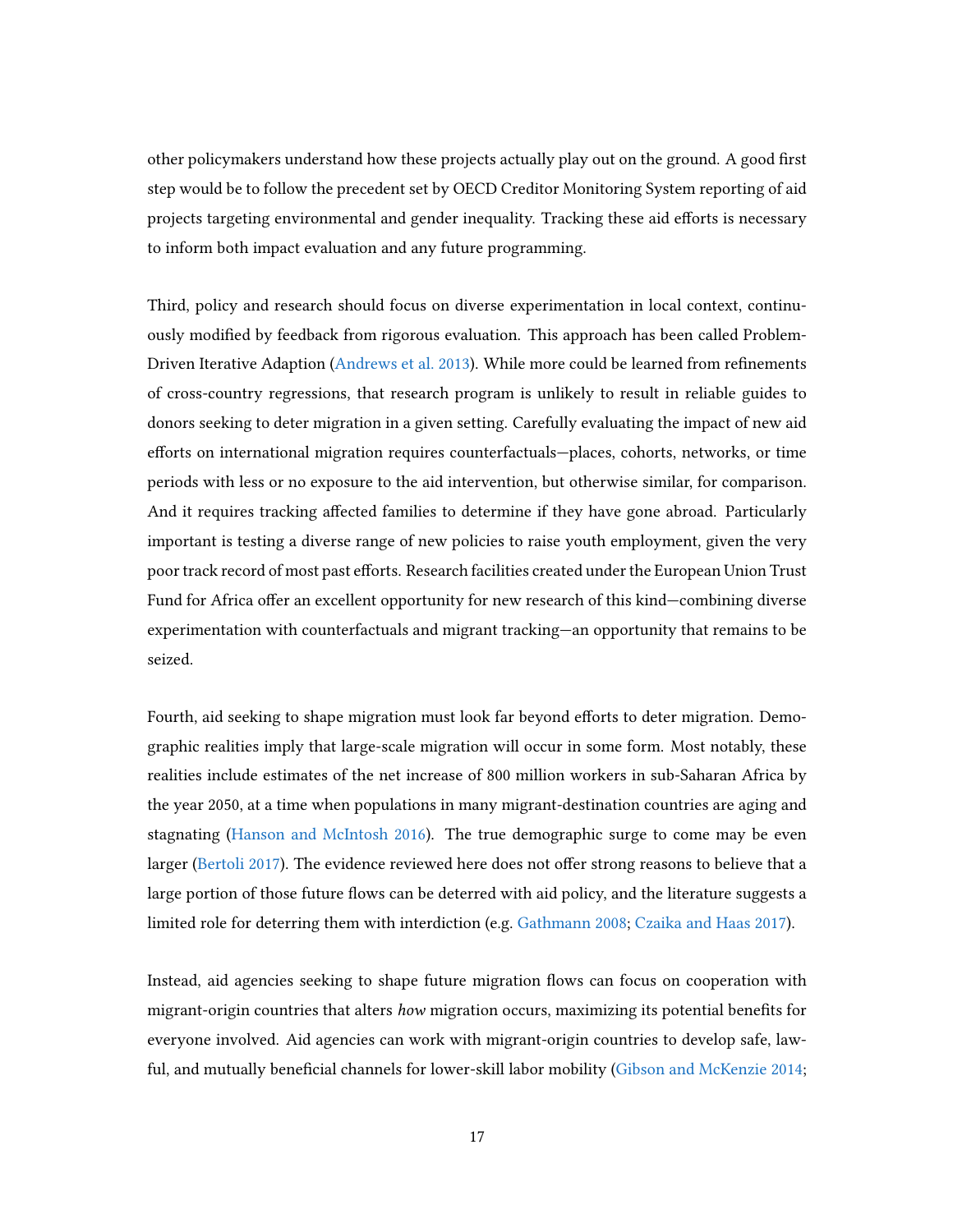[Clemens and Postel](#page-22-15) [2017\)](#page-22-15). Foreign assistance is often required for up-front costs like providing identity documents to potential migrants, developing systems to monitor and enforce labor recruitment laws, and agencies to monitor returns and prevent overstays. Such activities do not substitute for more traditional aid, but complement it. For example, the local economic stimulus of remittances would tend to raise demand for the produce of any aid-supported farms or small businesses [\(Minasyan and Nunnenkamp](#page-23-17) [2016\)](#page-23-17).

Aid agencies can also shape higher-skill migration for mutual benefit, such as facilitating finance and technology transfers to equitably share the training costs of skilled migrants, and strengthening origin-country training institutions to give migrants precisely the skills they need for rapid employment and integration at the destination [\(Clemens](#page-22-16) [2015;](#page-22-16) [Clemens et al.](#page-22-17) [2015\)](#page-22-17). This field is wide open for innovation. For example, none of the projects currently supported by the EU Trust Fund for Africa have the goal of creating mutually beneficial labor mobility channels between Africa and the rest of the world. Current aid efforts around the world have devoted essentially none of their portfolio to supporting innovative ways to shape rather than deter migration. The first step in seizing this historic opportunity would be a substantial shift in aid agencies' new mandate—away from an exclusive focus on deterring migration and toward shaping migration for mutual benefit.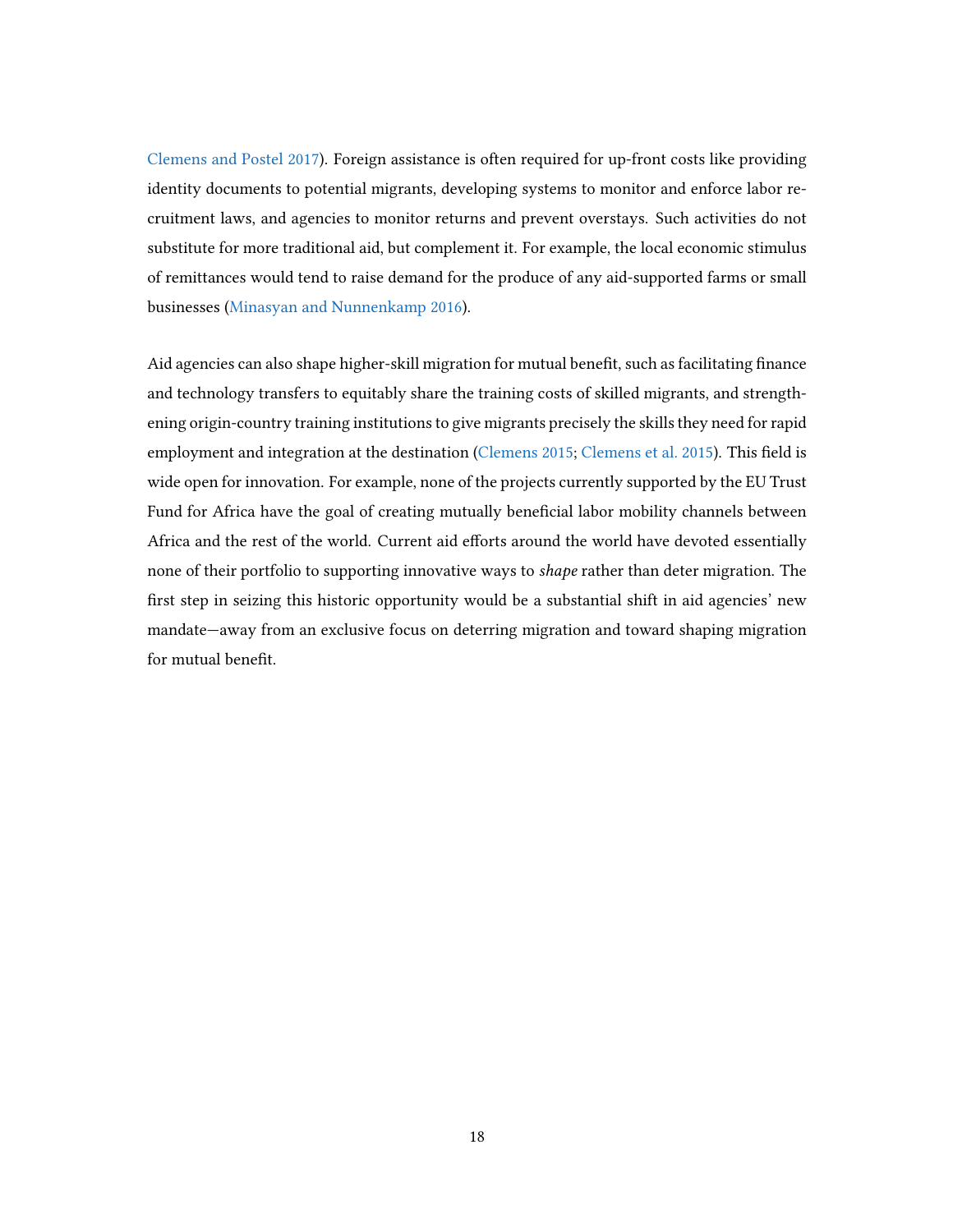#### **References**

- <span id="page-21-5"></span>Alfonsi, Livia, Oriana Bandiera, Vittorio Bassi, Robin Burgess, Imran Rasul, Munshi Sulaiman, and Anna Vitaliy, ["Tackling Youth Unemployment: Evidence from a Labor Market Experiment in](http://pedl.cepr.org/content/tackling-youth-unemployment-evidence-labor-market-experiment-uganda) [Uganda,"](http://pedl.cepr.org/content/tackling-youth-unemployment-evidence-labor-market-experiment-uganda) Private Enterprise Development in Low-Income Countries (PEDL) Working Paper. London: Centre for Economic Policy Research (CEPR) and Department For International Development (DFID) 2017.
- <span id="page-21-15"></span>Andrews, Matt, Lant Pritchett, and Michael Woolcock, ["Escaping capability traps through problem](http://dx.doi.org/10.1016/j.worlddev.2013.05.011) [driven iterative adaptation \(PDIA\),](http://dx.doi.org/10.1016/j.worlddev.2013.05.011)" World Development, 2013, 51, 234-244.
- <span id="page-21-10"></span>Angelucci, Manuela, "Migration and financial constraints: Evidence from Mexico," Review of Economics and Statistics, 2015, 97 (1), 224–228.
- <span id="page-21-0"></span>Asencio, Diego C. et al., [Unauthorized migration: An economic development response. Report of the Com](https://hdl.handle.net/2027/mdp.39015018864796?urlappend=%3Bseq=3)[mission for the Study of International Migration and Cooperative Economic Development](https://hdl.handle.net/2027/mdp.39015018864796?urlappend=%3Bseq=3), Washington, DC: Government Printing Office, 1990.
- <span id="page-21-8"></span>Banerjee, Abhijit V. and Esther Duflo, [Poor Economics: A Radical Rethinking of the Way to Fight Global](http://www.worldcat.org/oclc/317925786) [Poverty](http://www.worldcat.org/oclc/317925786), New York: PublicAffairs, 2011.
- <span id="page-21-11"></span>**Bazzi, Samuel**, ["Wealth heterogeneity and the income elasticity of migration,"](http://dx.doi.org/10.1257/app.20150548) American Economic Journal: Applied Economics, 2017, 9 (2), 219–255.
- <span id="page-21-2"></span>Bermeo, Sarah B., ["Targeted Development: Aid Allocation in an Increasingly Connected World,](https://papers.ssrn.com/sol3/papers.cfm?abstract_id=2683664)" Working Paper 2016.
- <span id="page-21-1"></span> $-$  and David Leblang, ["Migration and Foreign Aid,"](http://dx.doi.org/10.1017/S0020818315000119) International Organization, 2015, 69(3), 627-657.
- <span id="page-21-3"></span>Berthélemy, Jean-Claude, Monica Beuran, and Mathilde Maurel, ["Aid and migration: Substitutes](http://dx.doi.org/10.1016/j.worlddev.2009.02.002) [or complements?,](http://dx.doi.org/10.1016/j.worlddev.2009.02.002)" World Development, 2009, 37 (10), 1589–1599.
- <span id="page-21-16"></span>Bertoli, Simone, ["Is the Mediterranean the New Rio Grande? A Comment,](http://dx.doi.org/10.1007/s40797-017-0051-5)" Italian Economic Journal, 2017, 3 (2), 255–259.
- <span id="page-21-13"></span>Bignebat, Céline and Maam Suwadu Sakho-Jimbira, "Migrations et diversification des activités [économiques locales: étude du Bassin arachidier du Sénégal,"](http://dx.doi.org/10.3917/med.164.0093) Mondes en développement, 2013, (4), 93– 114.
- <span id="page-21-14"></span>Bryan, Gharad, Shyamal Chowdhury, and Ahmed Mushfiq Mobarak, ["Underinvestment in a prof](http://dx.doi.org/10.3982/ECTA10489)[itable technology: The case of seasonal migration in Bangladesh,"](http://dx.doi.org/10.3982/ECTA10489) Econometrica, 2014, 82 (5), 1671–1748.
- <span id="page-21-9"></span>Burda, Michael C, ["Migration and the option value of waiting,"](https://search.proquest.com/openview/2d56323846638fb334b41022ea4c38cf/1?pq-origsite=gscholar&cbl=1817620) Economic and Social Review, 1995, 27 (1),  $1 - 19$ .
- <span id="page-21-6"></span>Carnegie, Allison and Nikolay Marinov, ["Foreign Aid, Human Rights, and Democracy Promotion:](http://dx.doi.org/10.1111/ajps.12289) [Evidence from a Natural Experiment,"](http://dx.doi.org/10.1111/ajps.12289) American Journal of Political Science, 2017, 61(3), 671-683.
- <span id="page-21-7"></span>Chandy, Laurence, Brina Seidel, and Christine Zhang, "Aid effectiveness in fragile states: How bad [is it and how can it improve?,"](https://www.brookings.edu/research/aid-effectiveness-in-fragile-states/) Brooke Shearer Series No. 5, Global Economy and Development. Washington, DC: Brookings Institution 2017.
- <span id="page-21-12"></span>Chen, Kong-Pin, Shin-Hwan Chiang, and Siu Fai Leung, "Migration, Family, and Risk Diversifica[tion,"](http://www.journals.uchicago.edu/cgi-bin/resolve?JOLE210205) Journal of Labor Economics, 2003, 21 (2), 323–352.
- <span id="page-21-4"></span>Clemens, Michael A, ["Does development reduce migration?,](http://dx.doi.org/10.4337/9781782548072.00010)" in Robert E B Lucas, ed., International Handbook on Migration and Economic Development, Cheltenham: Edward Elgar Publishing, 2014,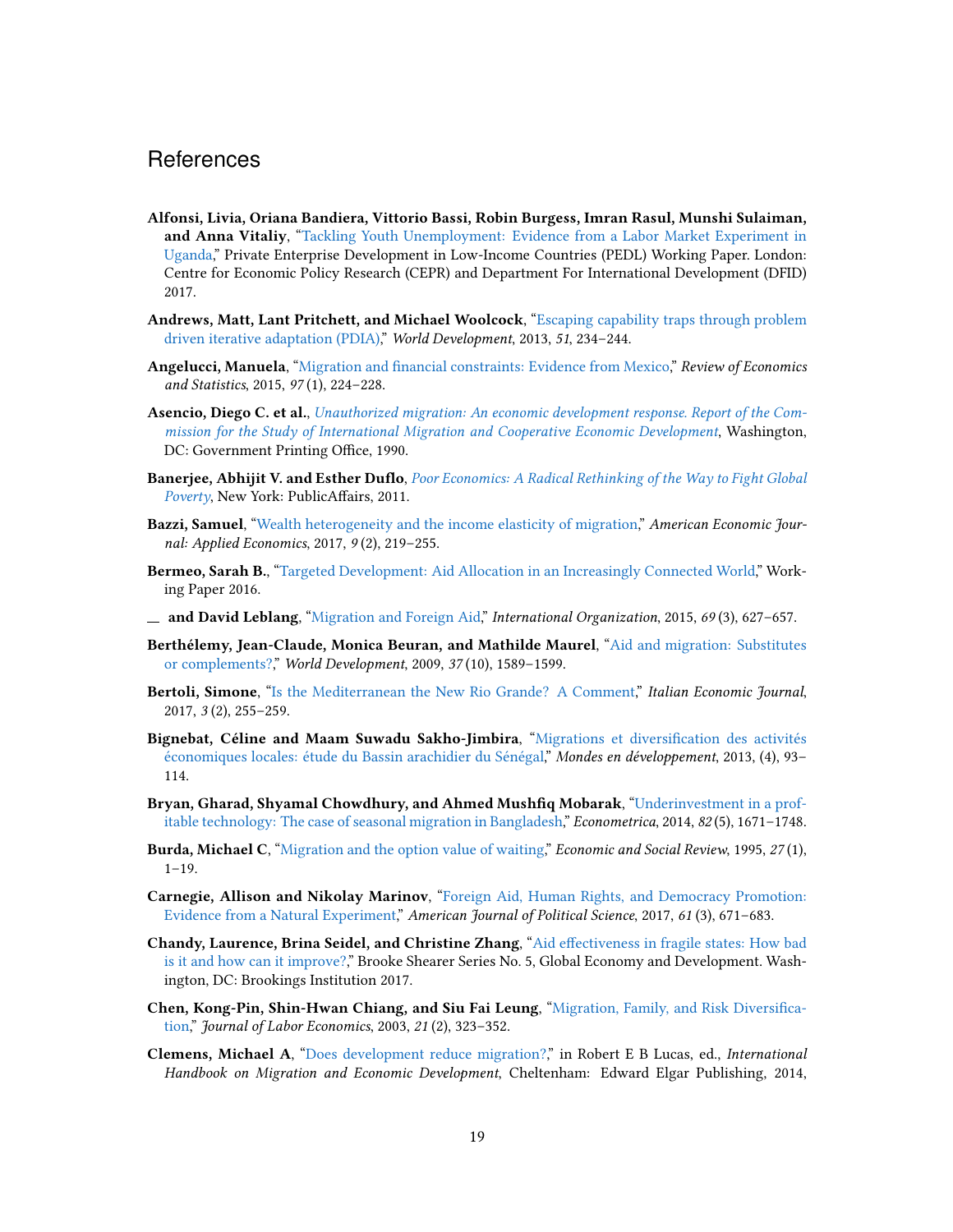pp. 152–185.

- <span id="page-22-16"></span>, ["Global Skill Partnerships: A proposal for technical training in a mobile world,"](http://dx.doi.org/10.1186/s40173-014-0028-z) IZA Journal of Labor Policy, 2015, 4 (1), 2.
- <span id="page-22-15"></span> $-$  and Hannah Postel, ["Temporary work visas as US-Haiti development cooperation: a preliminary](http://dx.doi.org/10.1186/s40175-016-0070-x) [impact evaluation,](http://dx.doi.org/10.1186/s40175-016-0070-x)" IZA Journal of Labor & Development, 2017, 6 (1), 4.
- <span id="page-22-8"></span> $\Box$ , Claudio E Montenegro, and Lant Pritchett, ["The Place Premium: Bounding the Price Equivalent](http://legacy.iza.org/en/webcontent/publications/papers/viewAbstract?dp_id=9789) [of Migration Barriers,"](http://legacy.iza.org/en/webcontent/publications/papers/viewAbstract?dp_id=9789) Discussion Paper 9789. Bonn: IZA Institute of Labor Economics 2016.
- <span id="page-22-17"></span> $\Box$ , Colum Graham, and Stephen Howes, ["Skill development and regional mobility: lessons from the](http://dx.doi.org/10.1080/00220388.2015.1028537) Australia-Pacific Technical College," The Journal of Development Studies, 2015, 51 (11), 1502-1517.
- <span id="page-22-4"></span>, Steven Radelet, Rikhil R Bhavnani, and Samuel Bazzi, ["Counting chickens when they hatch:](http://dx.doi.org/10.1111/j.1468-0297.2011.02482.x) Timing and the effects of aid on growth," Economic Journal, 2012, 122 (561), 590-617.
- <span id="page-22-2"></span>Czaika, Mathias and Amy Mayer, ["Refugee Movements and Aid Responsiveness of Bilateral Donors,"](http://dx.doi.org/10.1080/00220388.2010.492855) Journal of Development Studies, 2011, 47 (3), 455–474.
- <span id="page-22-1"></span>\_ and Hein de Haas, "The Effectiveness of Immigration Policies," Population and Development Review, 2013, 39 (3), 487–508.
- <span id="page-22-14"></span>**and Hein Haas,** "The effect of visas on migration processes," International Migration Review, 2017, forthcoming.
- <span id="page-22-3"></span>Dao, Thu Hien, Frédéric Docquier, Christopher Robert Parsons, and Giovanni Peri, ["Migration](http://legacy.iza.org/en/webcontent/publications/papers/viewAbstract?dp_id=10272) [and development: Dissecting the anatomy of the mobility transition,"](http://legacy.iza.org/en/webcontent/publications/papers/viewAbstract?dp_id=10272) IZA Discussion Paper 10272. Bonn: IZA Institute of Labor Economics 2016.
- <span id="page-22-10"></span>de Haas, Hein, ["Turning the tide? Why development will not stop migration,"](http://dx.doi.org/10.1111/j.1467-7660.2007.00435.x) Development and Change, 2007, 38 (5), 819–841.
- <span id="page-22-7"></span> $\ldots$ , ["Migration and Development: A Theoretical Perspective,](http://dx.doi.org/10.1111/j.1747-7379.2009.00804.x)" International Migration Review, 2010, 44(1), 227–264.
- <span id="page-22-0"></span>European Commission, [Operational Framework for the Sahel and Lake Chad Window](https://ec.europa.eu/europeaid/sites/devco/files/operational_framework_and_annexes-13062016_en.pdf), European Commission Directorate General for International Cooperation and Development Emergency Trust Fund for stability and addressing root causes of irregular migration and displaced persons in Africa, 2016.
- <span id="page-22-12"></span>Faye, Michael and Paul Niehaus, ["Political Aid Cycles,"](http://dx.doi.org/10.1257/aer.102.7.3516) American Economic Review, 2012, 102 (7), 3516– 3530.
- <span id="page-22-6"></span>Fox, Louise and Upaasna Kaul, ["The evidence is in: How should youth employment programs in low](http://conference.iza.org/conference_files/GLMLICNetwork_2017/fox_l4959.pdf)[income countries be designed?,"](http://conference.iza.org/conference_files/GLMLICNetwork_2017/fox_l4959.pdf) Working Paper, Office of the Chief Economist. Washington, DC: US Agency for International Development 2017.
- <span id="page-22-5"></span>Galiani, S., S. Knack, L.C. Xu, and B. Zou, "The effect of aid on growth: Evidence from a quasi[experiment,"](http://dx.doi.org/10.1007/s10887-016-9137-4) Journal of Economic Growth, 2017, 22(1), 1-33.
- <span id="page-22-11"></span>Gamso, Jonas and Farhod Yuldashev, ["Targeted Foreign Aid and International Migration: Is Develop](http://aiddata.org/publications/targeted-foreign-aid-and-international-migration-is-development-promotion-an-effective-immigration-policy)[ment Promotion an E ective Immigration Policy?,"](http://aiddata.org/publications/targeted-foreign-aid-and-international-migration-is-development-promotion-an-effective-immigration-policy) AIDDATA Working Paper 37, College of William and Mary 2017.
- <span id="page-22-13"></span>Gathmann, Christina, "Effects of enforcement on illegal markets: Evidence from migrant smuggling [along the southwestern border,"](http://dx.doi.org/10.1016/j.jpubeco.2008.04.006) Journal of Public Economics, 2008, 92 (10), 1926-1941.
- <span id="page-22-9"></span>Gibson, John and David McKenzie, ["The development impact of a best practice seasonal worker policy,"](http://dx.doi.org/10.1162/REST_a_00383) Review of Economics and Statistics, 2014, 96 (2), 229–243.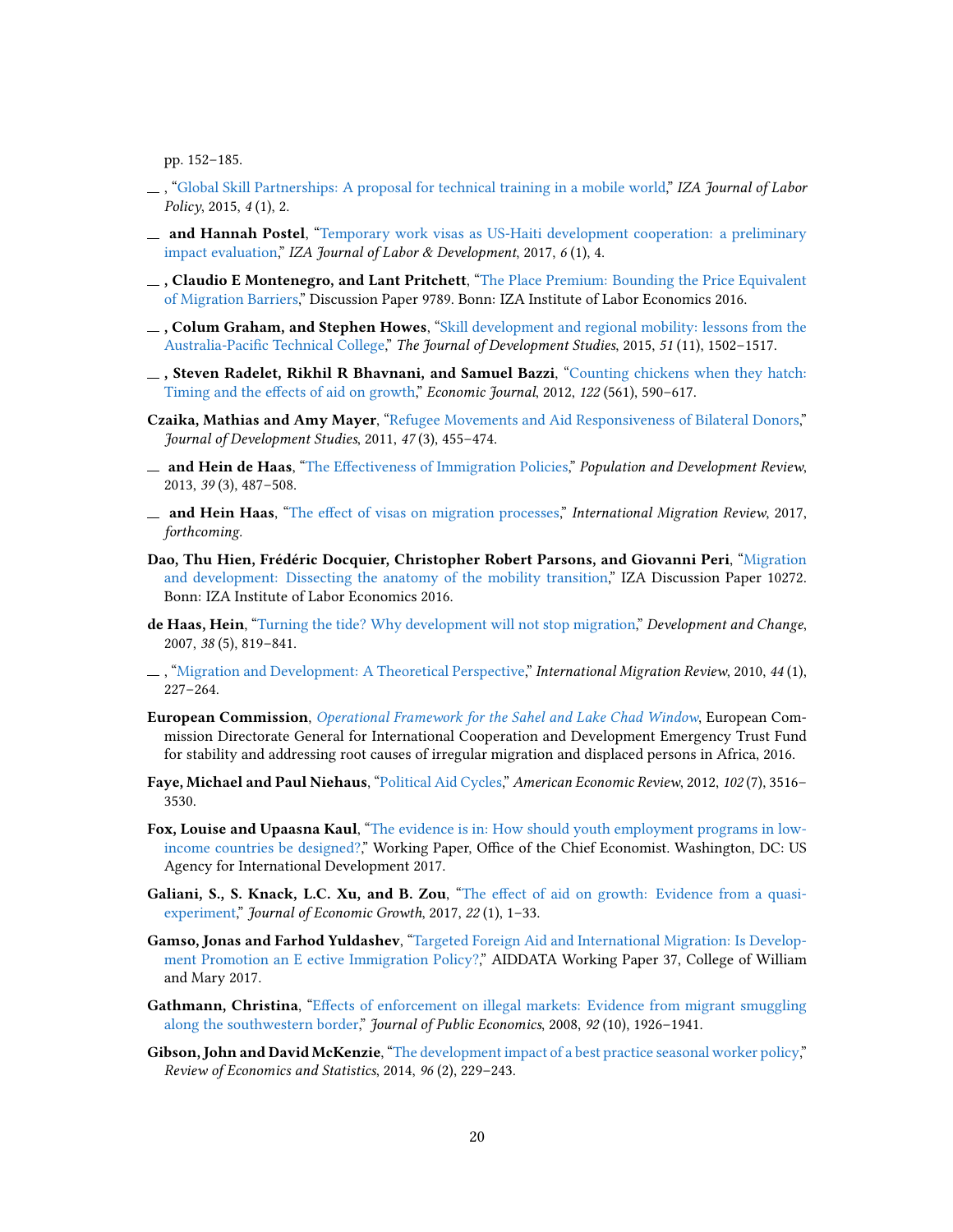- <span id="page-23-11"></span>Giesbert, Lena, "Seeking Opportunities: Migration as an Income Diversification Strategy of Households [in Kakamega District in Kenya,](http://ideas.repec.org/p/gig/wpaper/58.html)" GIGA Working Paper 58, German Institute of Global and Area Studies 2007.
- <span id="page-23-16"></span>Hanson, Gordon and Craig McIntosh, ["Is the Mediterranean the New Rio Grande? US and EU Immi](http://dx.doi.org/10.1257/jep.30.4.57)[gration Pressures in the Long Run,](http://dx.doi.org/10.1257/jep.30.4.57)" Journal of Economic Perspectives, November 2016, 30 (4), 57-82.
- <span id="page-23-1"></span>Jacobson, Roberta S., ["Oversight of the State Department and Agency for International Development](http://docs.house.gov/meetings/FA/FA07/20150324/103238/HHRG-114-FA07-Wstate-JacobsonR-20150324.pdf) [Funding Priorities for the Western Hemisphere,"](http://docs.house.gov/meetings/FA/FA07/20150324/103238/HHRG-114-FA07-Wstate-JacobsonR-20150324.pdf) Hearing before the Subcommittee on the Western Hemisphere of the House Committee on Foreign Affairs, March 25, U.S. House of Representatives Committee on the Foreign Affairs 2015.
- <span id="page-23-0"></span>Khoudour-Castéras, David, ["Neither migration nor development: The contradictions of French co](http://www.umdcipe.org/conferences/Maastricht/conf_papers/Papers/Neither_Migration_nor_Development.pdf)[development policy,"](http://www.umdcipe.org/conferences/Maastricht/conf_papers/Papers/Neither_Migration_nor_Development.pdf) Paris: Centre d'Études Prospectives et d'Informations Internationales (CEPII) 2009.
- <span id="page-23-2"></span>Knoll, Anna and Andrew Sherriff, [Making Waves: Implications of the irregular migration and refugee](http://ecdpm.org/publications/making-waves-irregular-migration-refugee-oda-europe) situation on Official Development Assistance spending and practices in Europe, Brussels: European Centre for Development Policy Management, 2017.
- <span id="page-23-15"></span>Kuziemko, Ilyana and Eric Werker, ["How much is a seat on the Security Council worth? Foreign aid](http://dx.doi.org/10.1086/507155) [and bribery at the United Nations,](http://dx.doi.org/10.1086/507155)" Journal of Political Economy, 2006, 114 (5), 905-930.
- <span id="page-23-13"></span>Lanati, Mauro and Rainer Thiele, ["The impact of foreign aid on migration revisited,](http://hdl.handle.net/1814/46124)" EUI Working Paper MWP 2017/05. Fiesole: European University Institute 2017.
- <span id="page-23-12"></span>**Marchetta, Francesca,** "Migration and nonfarm activities as income diversification strategies: the case [of Northern Ghana,"](http://dx.doi.org/10.1080/02255189.2013.755916) Canadian Journal of Development Studies/Revue canadienne d'études du développement, 2013, 34 (1), 1–21.
- <span id="page-23-7"></span>McKenzie, David, "How Effective Are Active Labor Market Policies in Developing Countries? A Critical [Review of Recent Evidence,"](http://documents.worldbank.org/curated/en/256001490191438119/How-effective-are-active-labor-market-policies-in-developing-countries-a-critical-review-of-recent-evidence) Policy Research Working Paper 8011. Washington, DC: World Bank 2017.
- <span id="page-23-9"></span>Mergo, Teferi, "The Effects of International Migration on Migrant-Source Households: Evidence from [Ethiopian Diversity-Visa Lottery Migrants,](http://dx.doi.org/10.1016/j.worlddev.2016.04.001)" World Development, 2016, 84, 69–81.
- <span id="page-23-3"></span>Meyer, Peter J. and Clare R. Seelke, [Central America Regional Security Initiative: Background and Policy](https://fas.org/sgp/crs/row/R41731.pdf) [Issues for Congress](https://fas.org/sgp/crs/row/R41731.pdf) CRS report R41731, Washington, DC: Congressional Research Service, 2015.
- <span id="page-23-17"></span>Minasyan, Anna and Peter Nunnenkamp, "Remittances and the effectiveness of foreign aid," Review of Development Economics, 2016, 20 (3), 681–701.
- <span id="page-23-14"></span>Murat, Marina, "Foreign aid and responsiveness of bilateral refugee inflows," Working Paper 130, RECent Center for Economic Research, University of Modena and Reggio Emilia 2017.
- <span id="page-23-4"></span>Nielsen, Rich, ["Does Aid Follow Need? Humanitarian Motives in Aid Allocation,"](http://s3.amazonaws.com/aiddata/Nielsen_aiddata.pdf) Working Paper prepared for the Aid Transparency and Development Finance: Lessons from AidData conference held at University College, Oxford, March 22-25, 2010 2010.
- <span id="page-23-5"></span>OECD, [Perspectives on Global Development 2017: International Migration in a Shifting World](http://doi.org/10.1787/persp_glob_dev-2017-en), Paris: OECD, 2017.
- <span id="page-23-6"></span>Qian, Nancy, ["Making Progress on Foreign Aid,](http://dx.doi.org/10.1146/annurev-economics-080614-115553)" Annual Review of Economics, 2015, 7, 277–308.
- <span id="page-23-10"></span>Rotte, Ralph, Michael Vogler, and Klaus F Zimmermann, ["South-North refugee migration: Lessons](http://dx.doi.org/10.1111/1467-9361.00008) [for development cooperation,](http://dx.doi.org/10.1111/1467-9361.00008)" Review of Development Economics, 1997, 1(1), 99-115.
- <span id="page-23-8"></span>Schultz, T.W., ["Human capital: Policy Issues and Research Opportunities,"](http://www.nber.org/chapters/c4126.pdf) in T.W. Schultz, ed., Economic Research: Retrospect and Prospect Vol 6: Human Resources, Cambridge, Mass.: National Bureau of Eco-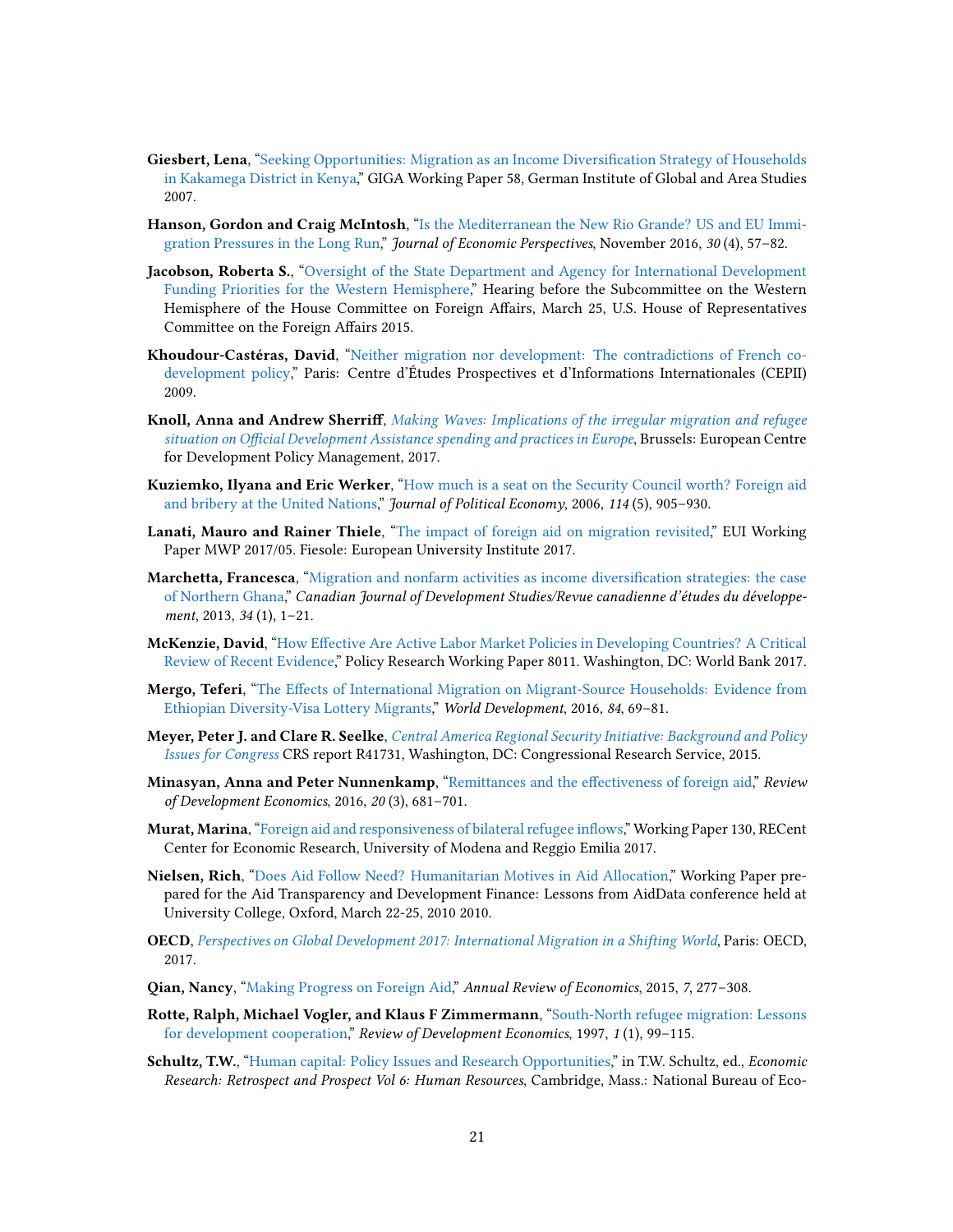<span id="page-24-8"></span>nomic Research, 1972, pp. 1–84.

- <span id="page-24-7"></span>Shonchoy, A.S., ["Seasonal migration and micro-credit in the lean period: Evidence from northwest](http://EconPapers.repec.org/RePEc:jet:dpaper:dpaper294) [Bangladesh,](http://EconPapers.repec.org/RePEc:jet:dpaper:dpaper294)" IDE Discussion Paper 294, Institute of Developing Economies, Japan External Trade Organization (JETRO) 2011.
- <span id="page-24-6"></span>Sjaastad, Larry A, ["The costs and returns of human migration,](http://dx.doi.org/10.1086/258726)" Journal of Political Economy, 1962, 70 (5, Part 2), 80–93.
- <span id="page-24-1"></span>Thiele, Rainer, Peter Nunnenkamp, and Axel Dreher, ["Do Donors Target Aid in Line with the Mil](http://dx.doi.org/10.1007/s10290-007-0124-x)[lennium Development Goals? A Sector Perspective of Aid Allocation,"](http://dx.doi.org/10.1007/s10290-007-0124-x) Review of World Economics, 2007, 143 (4), 596–630.
- <span id="page-24-9"></span>Tsai, Arthur C, Michelle Liou, Maria Simak, and Philip E Cheng, ["On hyperbolic transformations](http://dx.doi.org/10.1016/j.csda.2017.06.001) [to normality,](http://dx.doi.org/10.1016/j.csda.2017.06.001)" Computational Statistics & Data Analysis, 2017, 115, 250-266.
- <span id="page-24-0"></span>Vazquez, Sergio T. and David G. Sobrao, ["Reshaping geographical allocation of aid: the role of immi](http://dx.doi.org/10.1057/jird.2014.19)gration in Spanish Official Development Assistance," Journal of International Relations and Development, 2016, 19 (3), 333–364.
- <span id="page-24-4"></span>Vogler, Michael and Ralph Rotte, "The effects of development on migration: Theoretical issues and [new empirical evidence,](http://dx.doi.org/10.1007/s001480050148)" Journal of Population Economics, 2000, 13(3), 485-508.
- <span id="page-24-2"></span>Washington Office on Latin America, ["Central America Monitor: Monitoring U.S. Assistance](https://www.wola.org/monitoring-assistance-central-america/) [Database,"](https://www.wola.org/monitoring-assistance-central-america/) 2017.
- <span id="page-24-5"></span>Zelinsky, Wilbur, ["The hypothesis of the mobility transition,](http://dx.doi.org/10.2307/213996)" Geographical Review, 1971, 61 (2), 219–249.
- <span id="page-24-3"></span>Zürcher, Christoph, ["What Do We \(Not\) Know About Development Aid and Violence? A Systematic](http://dx.doi.org/10.1016/j.worlddev.2017.05.013) [Review,](http://dx.doi.org/10.1016/j.worlddev.2017.05.013)" World Development, 2017, forthcoming.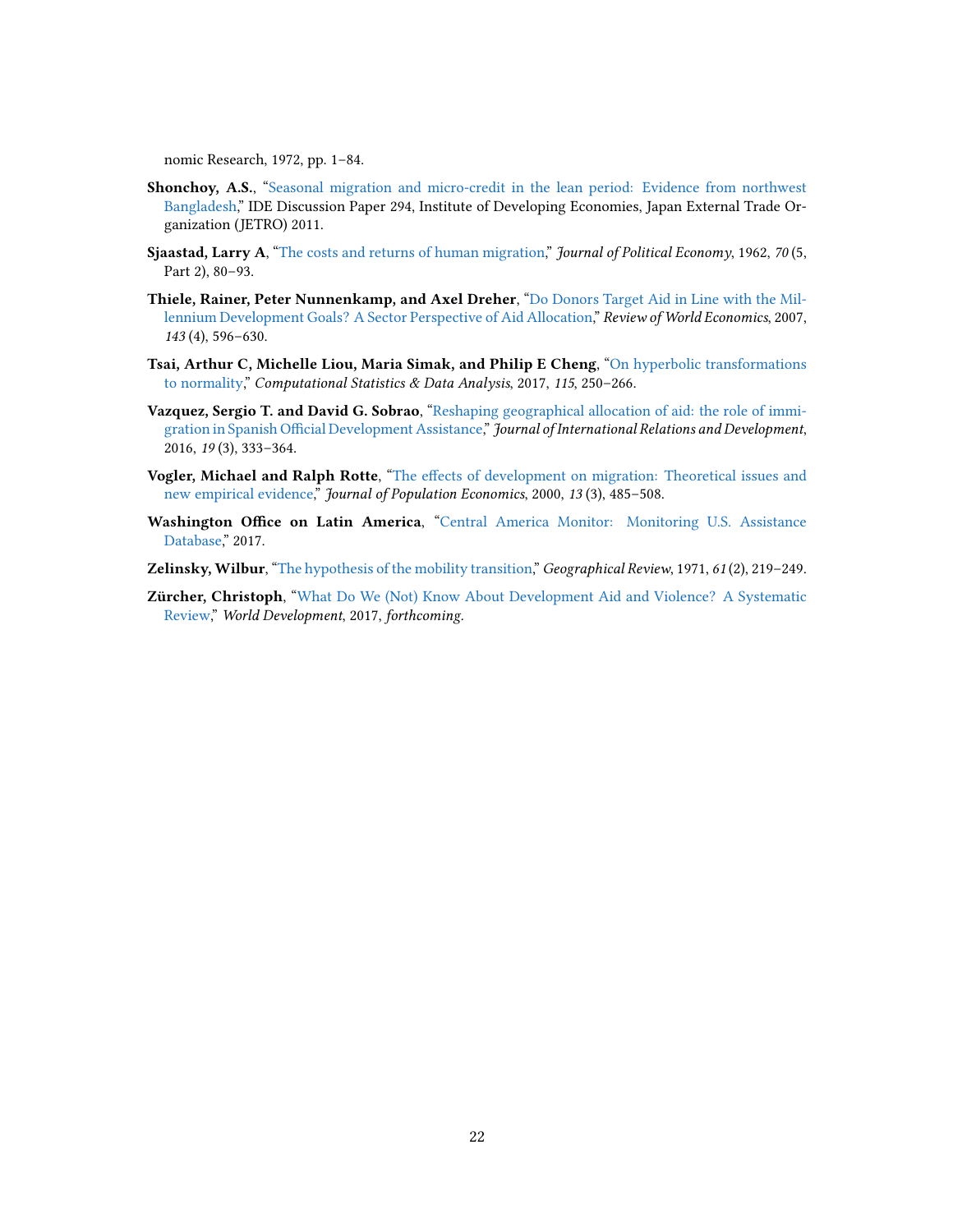<span id="page-25-0"></span>Figure 1: Fraction of Overseas Development Assistance allocated to 'root causes' programming in major migrant origin countries, 2015



Vertical axis shows fraction of aid in 2015 targeted to migration-relevant sectors including vocational training, small and medium enterprise support, agricultural development, environmental preservation, urban development, food aid, and disaster preparedness. Unit of analysis is recipient country. The first column shows the average fraction for all aid recipients, with a 95% condence interval on the estimated mean fraction. The second column shows the same fraction for the ten countries that were the origins of the largest absolute numbers of asylum-seeker flows to DAC donor countries in 2015. The third column shows the ten aid recipient countries that were the origins of the largest asylum seeker flows to DAC donor countries relative to the origin-country population in 2015. The fourth column shows the ten countries with the largest emigrant stocks residing in DAC donor countries in absolute numbers—where emigrant is defined as any person born in that country who lives in a DAC donor country. The fth column shows the ten countries with the largest emigrant stocks in DAC donor countries as a fraction of the origin-country population.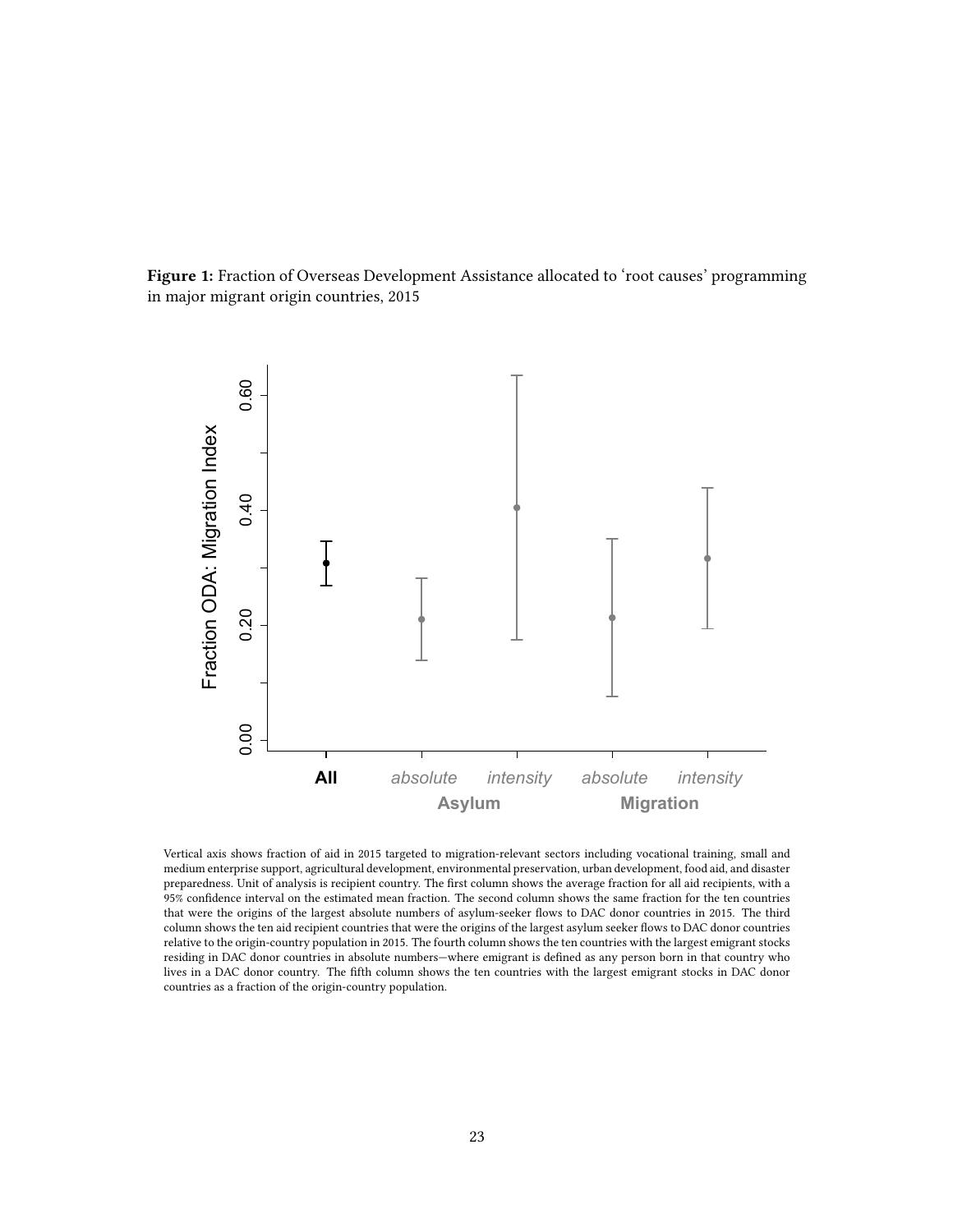

<span id="page-26-0"></span>Figure 2: Years for the poorest quintile of countries to reach PPP\$8,000/capita

Data for the 35 countries in the lowest quintile of GDP per capita (2005 PPP US\$) in 2013, among which the average GDP per capita is PPP\$1,757. Historical growth is average annual real GDP per capita growth 1990–2013 in this group (0.823%). The countries are: Bangladesh, Benin, Burkina Faso, Burundi, Cambodia, Cameroon, Central African Republic, Chad, Comoros, D.R. Congo, Djibouti, Ethiopia, Gambia, Guinea, Guinea-Bissau, Haiti, Kenya, Lesotho, Liberia, Madagascar, Malawi, Mali, Mauritania, Mozambique, Nepal, Niger, Rwanda, São Tome & Príncipe, Senegal, Sierra Leone, Tajikistan, Tanzania, Togo, Uganda, and Zimbabwe.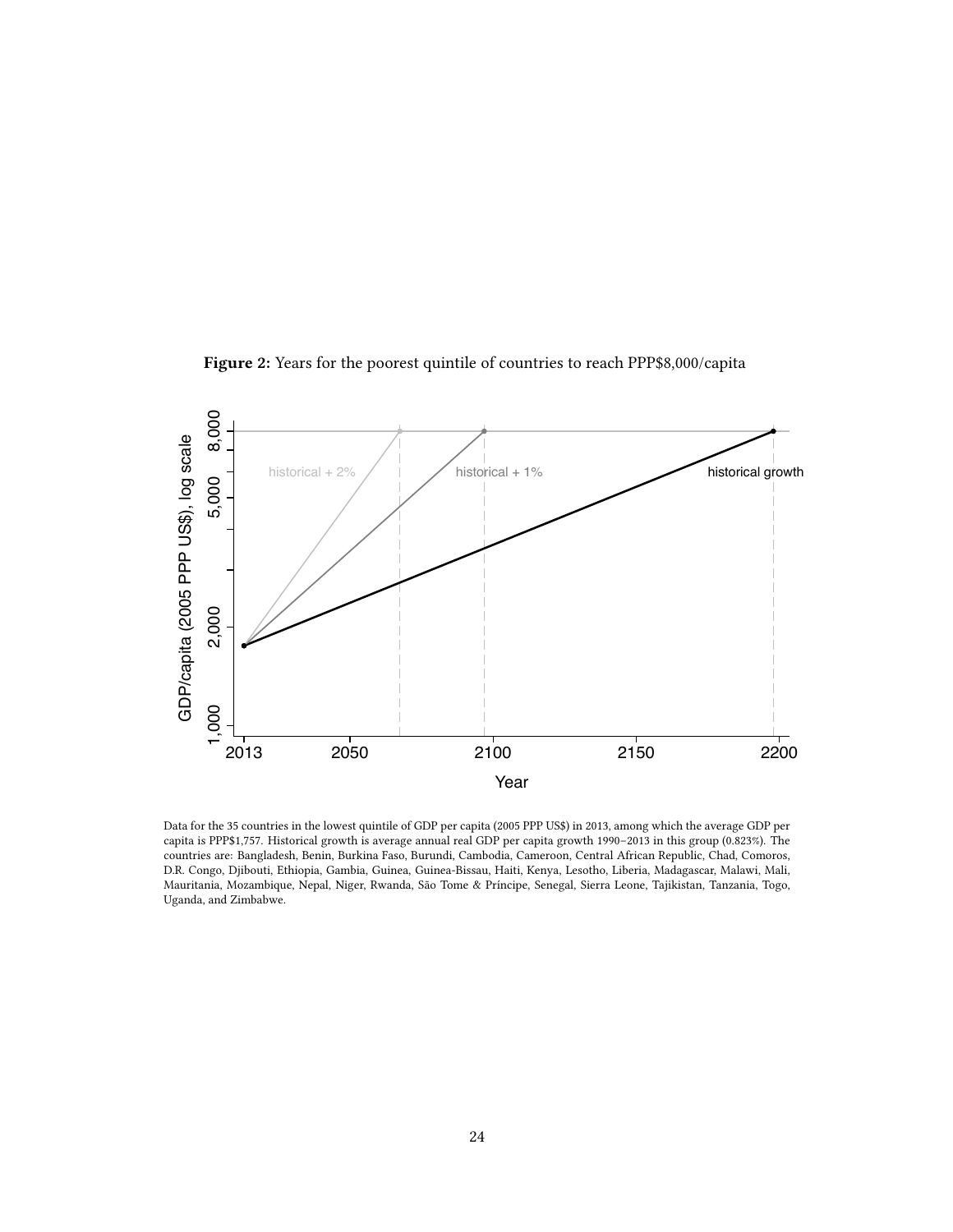<span id="page-27-0"></span>Figure 3: In poor countries, emigrant stocks rise with real incomes



(a) Level of emigrant stock vs. level of real income, 2013

(b) Change in emigrant stock vs. change in real income, from 1960 to 2013



Part (a) shows the cross-country relationship in 2013 for all countries on earth with available data (excluding Macau), and dashed lines show 95% condence interval in local linear regression with Epanechnikov kernel, bandwidth 1 log point. Part (b) shows all countries on earth with comparable data available for both 1960 and 2013, and beginning of arrow shows 1960 datapoint and arrowhead shows 2013 datapoint for each country.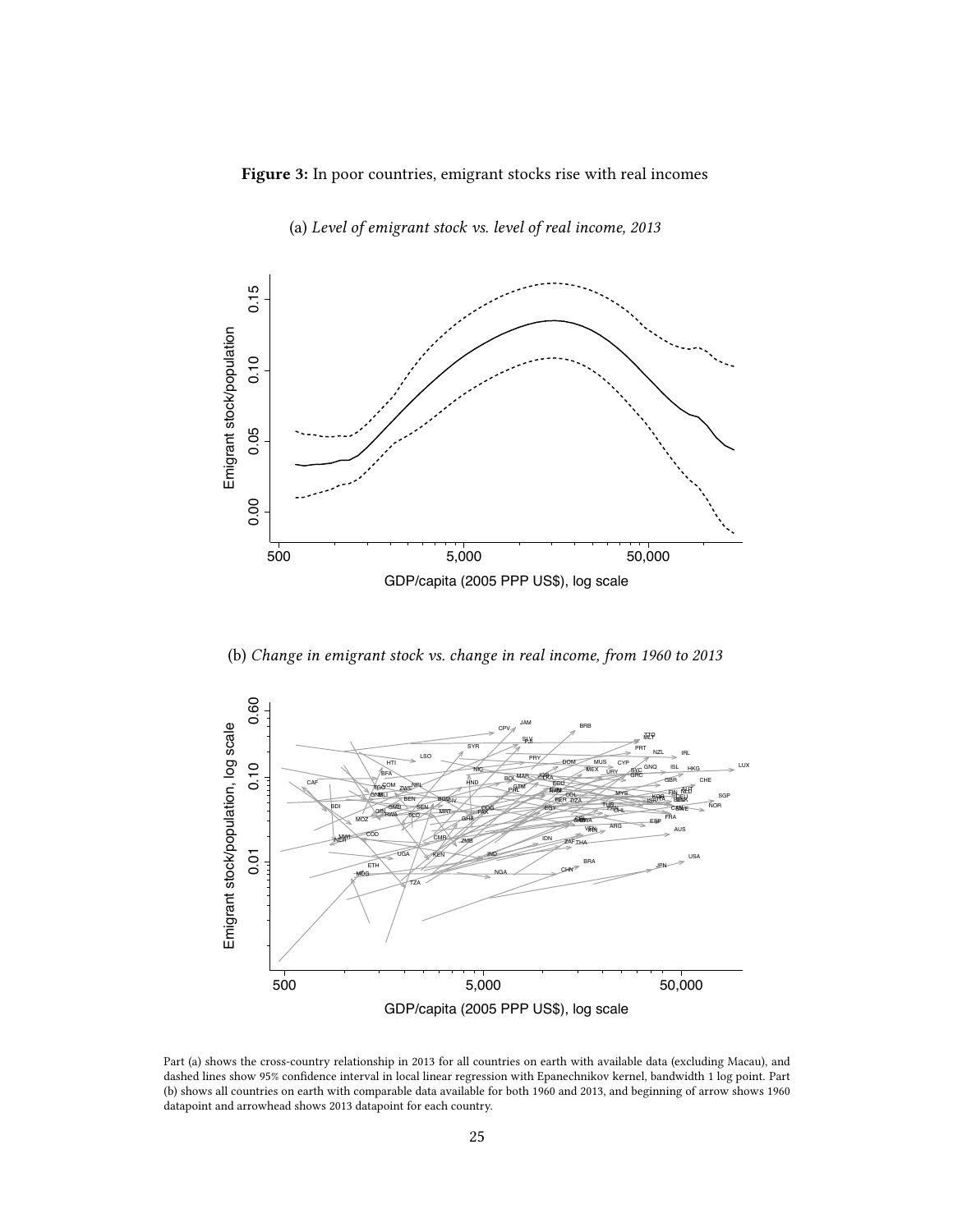

#### Figure 4: Emigration versus health, aging, and urbanization

<span id="page-28-0"></span>Cross-country relationships for <sup>a</sup> single year (2013), using all countries on earth with available data. Horizontal axis for child survival, whose distribution across countries exhibitshigh skewness, shown under zero-skewness hyperbolic transformation [\(Tsai](#page-24-8) et al. [2017\)](#page-24-8): −ln(−x + 1.000795). Dashed lines show 95% confidence interval in local linear regression with Epanechnikov kernel, bandwidth (a) 1 log point, (b) 0.15, (c) 0.15, (d) 0.2 log points.